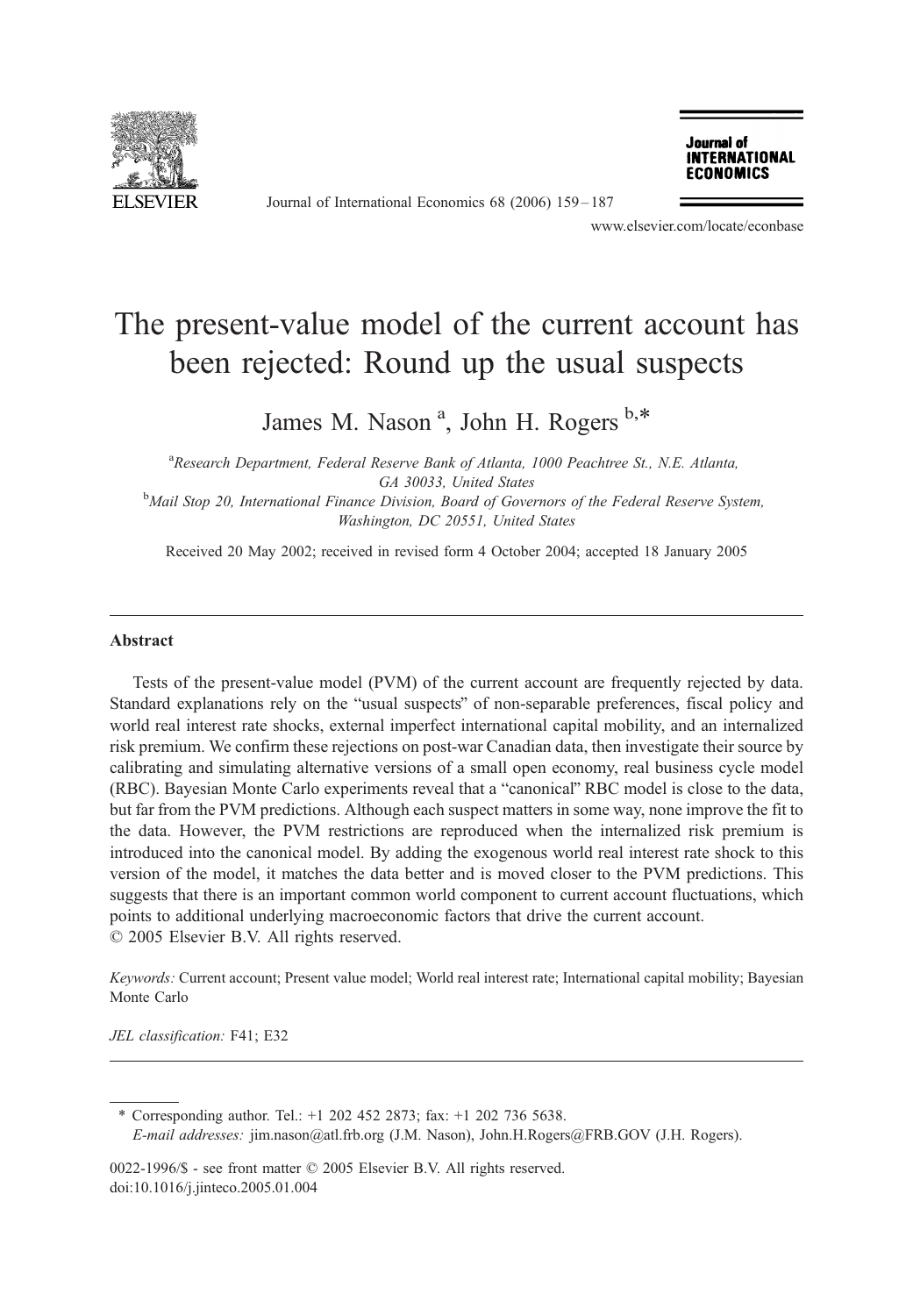# 1. Introduction

Current account fluctuations resist easy explanations. Large current account deficits have persisted in the U.S. through periods of large government budget deficits and surpluses, large and persistent real appreciations and depreciations of the dollar, and all phases of the business cycle. In Canada, the expansion of the 1980s coincided with large current account deficits, but an expansion in the 1990s witnessed current account surpluses.

Economists increasingly employ the intertemporal approach to study the current account. The intertemporal approach views the current account as a tool domestic residents use to smooth consumption by borrowing from or lending to the rest of the world. For example, if future income is expected to rise, say due to a technology shock, domestic agents try to smooth consumption by borrowing abroad prior to the high-income years, thereby running a current account deficit. As such, the intertemporal approach relies on permanent income fluctuations (driven by technology shocks) to explain current account movements. Compared to traditional Keynesian views, the intertemporal approach reduces emphasis on the economy's intratemporal competitiveness measured by the real exchange rate.

The intertemporal approach to the current account is encompassed by several classes of small open economy models. The most basic is the present-value model (PVM) of the current account. [Sheffrin and Woo \(1990\),](#page-28-0) [Otto \(1992\),](#page-28-0) [Ghosh \(1995\),](#page-27-0) and [Bergin and](#page-27-0) Sheffrin (2000) test the PVM and find it routinely rejected by the data.<sup>1</sup>

Despite rejections of the PVM cross-equation restrictions, it is argued that abandoning the underlying scheme is unwarranted. Adherents point out that the (in-sample) current account forecast of the most unadorned PVM often closely tracks the actual current account (e.g., [Obstfeld and Rogoff, 1996,](#page-28-0) pp. 92–94). Thus, the PVM, which is rejected, is seen in the literature as "useful" overall. Although appropriate, this conclusion is unsatisfactory because it fails to say which parts of the intertemporal model are most responsible for the poor empirical performance of the PVM.

This paper studies a set of "usual suspects"-factors other than technology shocks that theory teaches can matter for the current account–as potential sources of empirical rejections of the PVM. These factors are non-separable preferences, country-specific fiscal and world real interest rate shocks, imperfect international capital mobility, and an internalized risk premium. We place the suspects in a "canonical" small open economy-real business cycle (RBC) model that nests the PVM and serves as our benchmark intertemporal model of the current account.

Our "testing" strategy compares moments of synthetic data produced by the RBC model to those of actual data. Rather than focus on the usual variances and covariances, the "moments" we study are the cross-equation restrictions of the PVM. The actual data we use is from post-war Canada, a proto-type small open economy for which rejections of the

<sup>&</sup>lt;sup>1</sup> Other authors, such as [Ahmed \(1986\)](#page-27-0) and more recently [Glick and Rogoff \(1995\),](#page-27-0) Iscan (2000), and [Nason](#page-28-0) and Rogers (2002), test a variety of implications of the intertemporal approach and present evidence that favors some aspects of it.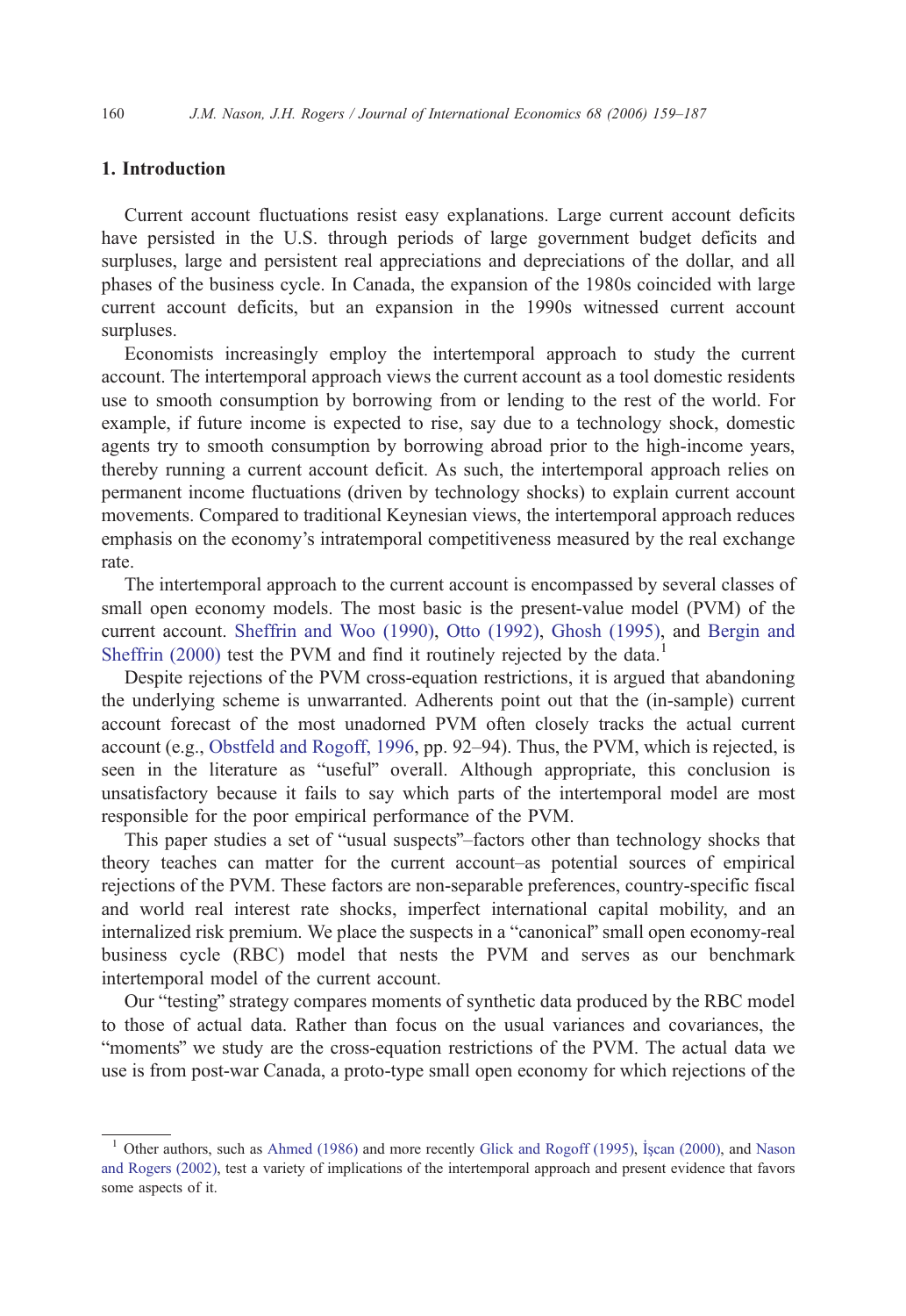PVM are found uniformly in the literature.<sup>2</sup> We evaluate the empirical and theoretical distributions implied by the cross-equation restrictions using Bayesian Monte Carlo methods, which measure the fit of the RBC model to the actual data.

The canonical RBC model includes no suspects. This economy features perfect international capital mobility and a permanent, country-specific technology shock, but lacks transitory fiscal policy or world real interest rate shocks. Thus, the canonical model nests the PVM. Next, we add suspects to the canonical model one at a time to create alternative specifications. With each alternative, we generate artificial data, test the crossequation restrictions, and compare synthetic to sample moments. These exercises give us evidence about the culpability of each of the suspects.

Our choice of suspects is guided by related work on the intertemporal approach. Nonseparable preferences can affect the current account in several ways. [Ghosh and Ostry](#page-27-0) (1997) find that incorporating precautionary saving into the PVM helps to explain current account volatility, but interestingly not for Canada. [Bergin and Sheffrin \(2000\)](#page-27-0) improve the fit of the PVM by adding non-separable utility between tradable and non-tradable goods and a stochastic world real interest rate. Striking evidence of the importance of fiscal shocks, especially large ones, for intertemporal external borrowing decisions has been presented by [Ahmed \(1986\)](#page-27-0) and [Ahmed and Rogers \(1995\).](#page-27-0) [Hercowitz \(1986\)](#page-27-0) and [Blankenau et al. \(2001\)](#page-27-0) report that world real interest rate shocks help to explain aggregate fluctuations in small open economies. [Cole and Obstfeld \(1991\)](#page-27-0) argue that small barriers to international capital mobility negate the benefits of consumption smoothing. Barriers to international capital mobility are modeled by [Mendoza \(1991, 2002\),](#page-28-0) [Valderrama \(2002\),](#page-28-0) and Schmitt-Grohé and Uribe (2003). [Mendoza \(1991\)](#page-28-0) puts exogenous capital controls into a RBC model, [Mendoza \(2002\)](#page-28-0) and Valderrama place bounds on a household's debt– income ratio that play the role of a risk premium in the aggregate optimality conditions, while Schmitt-Grohé and Uribe study a time-varying risk premium in a RBC model. We identify the time-varying risk premium with the debt–output ratio, to create an internalized risk premium, which becomes a suspect.

In the next section, we describe the testable predictions of the PVM of the current account and confirm rejections of those predictions on Canadian data. Section 3 presents our small open economy-RBC model, derives its optimality conditions, and explains the numerical methods employed to solve the model. We report Monte Carlo experiment results in Section 4. Conclusions appear in Section 5.

# 2. The present-value model of the current account

Empirical studies of the PVM of the current account have adapted the permanentincome model of consumption to the small open economy to derive the tests of [Campbell](#page-27-0) (1987) and [Campbell and Shiller \(1987\).](#page-27-0) As [Sheffrin and Woo \(1990\),](#page-28-0) [Otto \(1992\),](#page-28-0) [Ghosh](#page-27-0)

<sup>&</sup>lt;sup>2</sup> An example is [Ghosh \(1995\),](#page-27-0) who obtains rejections for Canada, but ironically, finds the PVM holds better in U.S. data. He and [Obstfeld and Rogoff \(1996\)](#page-28-0) report "excess smoothness" of the predicted Canadian current account, as we report below.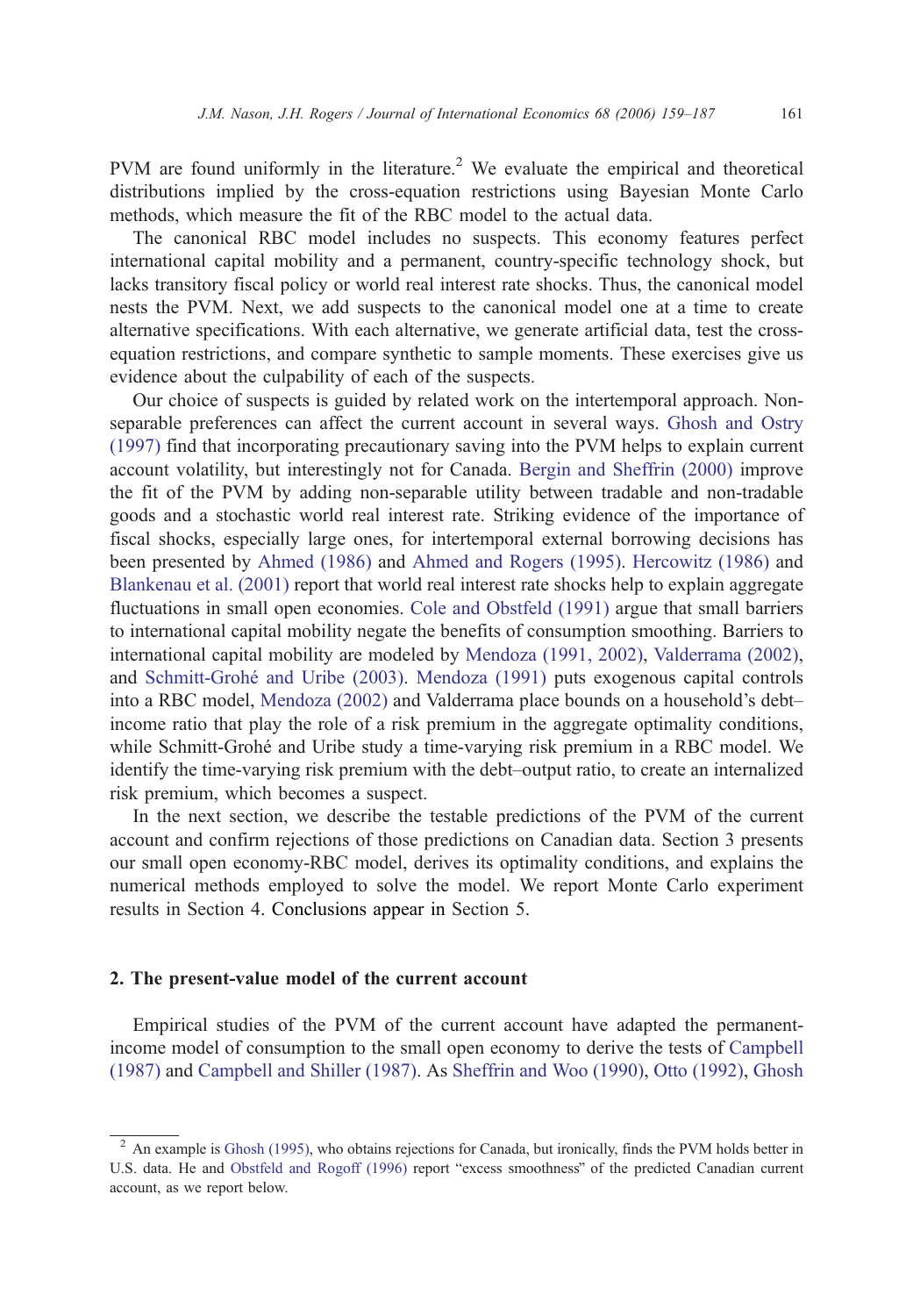(1995), and [Bergin and Sheffrin \(2000\)](#page-27-0) report, the cross-equation restrictions implied by the PVM are almost always rejected by the data. In this section, we review these restrictions and confirm their rejections on a sample of post-war Canadian data. We then pursue the paper's main objective of uncovering the sources of these rejections.

## 2.1. Tests of the present-value model of the current account

The PVM of the current account is derived from the permanent-income decision rule of a small open economy,  $\bar{C}_t = rB_t + r(1+r)^{-1} \sum_{j=0}^{\infty} (1+r)^{-j} E_t \{Y_{t+j} - I_{t+j} - G_{t+j}\}$ , 0<*r*, where  $\bar{C}_t$  is the permanent income-level of consumption, and r,  $Y_t$ ,  $I_t$ ,  $G_t$ , and  $B_t$  denote the non-stochastic world real interest rate, output, investment, government spending, and net domestic ownership of foreign assets, respectively. It is assumed that there is only one disturbance, a unit root country-specific technology shock that generates a permanent response in  $Y_t$ . Replacing  $C_t$  with  $\bar{C}_t$  in the expenditure identity,  $Y_t \equiv C_t + I_t + G_t + \text{NX}_t$ , where net exports,  $\mathbf{N} \mathbf{X}_t$ , equals the current account minus income from net domestic ownership of foreign assets,  $CA_t - rB_t$ , it follows that

$$
CA_{t} = -\sum_{j=1}^{\infty} \left(\frac{1}{1+r}\right)^{j} \mathbf{E}_{t} \Delta \mathbf{N} \mathbf{Y}_{t+j}, \ \mathbf{N} \mathbf{Y}_{t} = Y_{t} - I_{t} - G_{t}, \ \Delta \mathbf{N} \mathbf{Y}_{t+j} = \mathbf{N} \mathbf{Y}_{t+j} - \mathbf{N} \mathbf{Y}_{t+j-1}.
$$
\n(1)

The PVM relation (1) implies that when expected future net income is above trend, the current account is in deficit. This occurs because agents smooth consumption by borrowing abroad in response to the positive permanent income shock.

The PVM cross-equation restrictions rely on the assumption that the joint data generating process (DGP) of  $\Delta$ NY and CA is an unrestricted pth-order bivariate autoregression, AR(*p*). Create a 2*p*-dimensional vector AR(1),  $W_t = \mathcal{D}W_{t-1} + V_t$ , from this AR(*p*), where *D* is the companion matrix,  $W_t = [ANY_t...ANY_{t-p+1} C A_t...C A_{t-p+1}]'$ , and  $V_t = [v_{ANY,t}0..., 0, v_{CA,t}, 0...]'$  is a vector of mean zero, homoskedastic errors. The vector AR(1) yields an unrestricted forecast of  $W_{t+j}$ ,  $\mathbf{E}_t W_{t+j} = \mathcal{D}^j W_t$ . This and the row vector  $\mathcal{F} = \begin{bmatrix} 1 & 0_{p-1} \end{bmatrix}$  yield  $\mathbf{E}_t \Delta N Y_{t+j} = \mathcal{F} D^j W_t$ . Substitute this into the presentvalue relation (1) to find  $\mathcal{H} = -\mathcal{FD}[I - \mathcal{D}/(1+r)]^{-1}/(1+r)$ , where  $\mathcal{H}$  is a 2p row vector.

The cross-equation restrictions of the PVM are embodied in  $H$ . These restrictions imply the linear rational expectations forecast of the current account,  $CA_{f,t} = \mathcal{HW}_t$ . The PVM predicts that  $CA_{f,t}$  is identical to the actual contemporaneous current account because it is the  $p+1$ st element of the date t information set,  $W_t$ . Thus, the null hypothesis  $CA_{f,t} = CA_t$  holds when all elements of H are zero except its  $p + 1$ st element, which equals one.

Another implication of the model is that the difference between the forecast and actual current account is unpredictable, given the history of  $W_t$ . [Campbell \(1987\)](#page-27-0) provides a way to test this prediction. When the PVM is assumed to be exact, only the country-specific technology shock drives the small open economy. In this case,  $D$  is singular because the difference between its  $p + 1$ st row and first row equals its  $p + 2$ nd row multiplied by  $(1 + r)$ .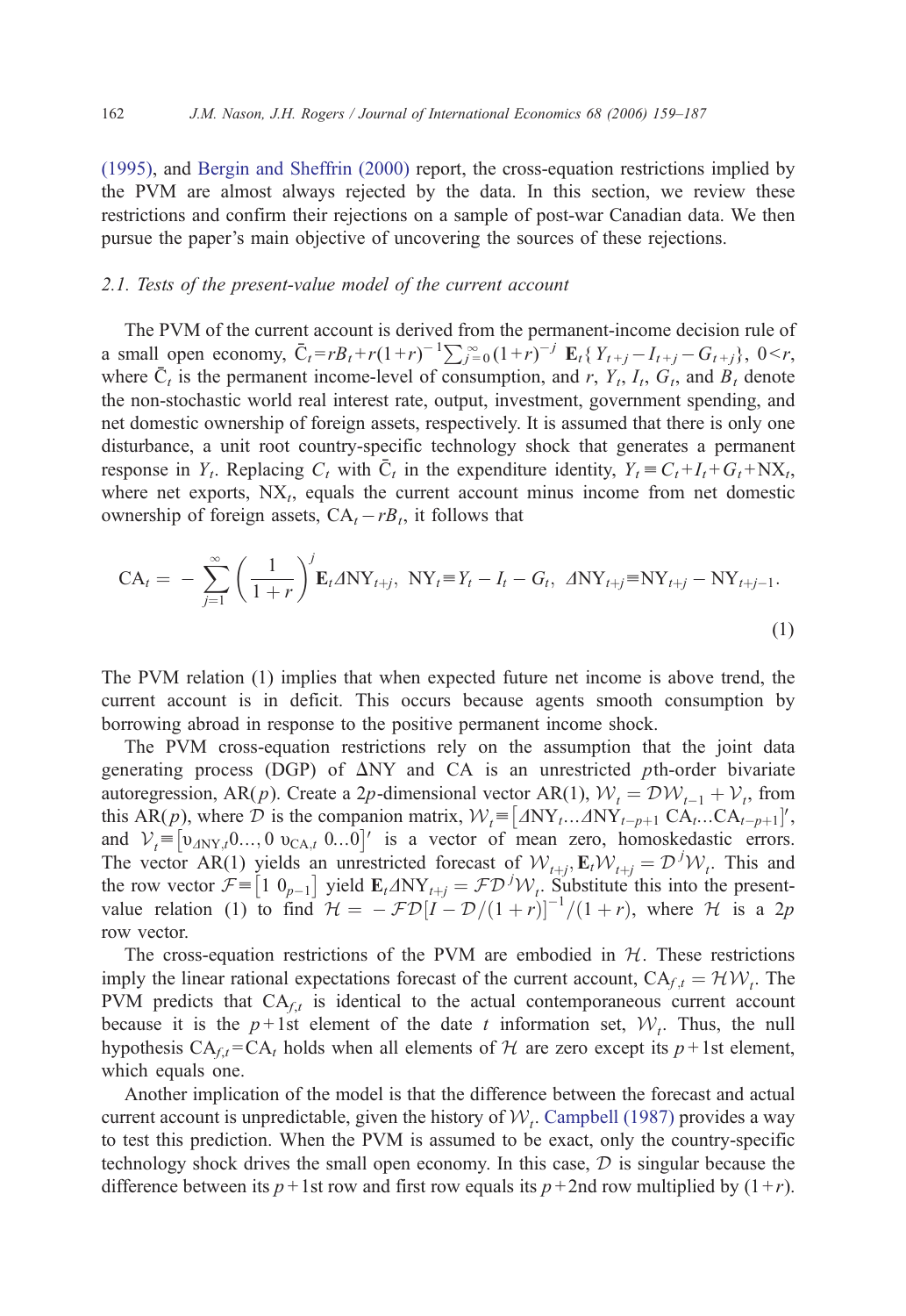We define the implied variable as  $CA$ , (note the script notation).<sup>3</sup> Given that D is singular,  $CA<sub>t</sub>$  is orthogonal to lags of  $W<sub>t</sub>$ . According to Campbell, these predictions fail in the presence of a serially uncorrelated transitory demand shock. In this case, since  $CA$ , and  $W_{t-1}$  are correlated, the PVM predicts that  $W_{t-1}$  has no power to forecast  $CA_{t-1}$  rather than  $CA_t$ . This is a test of the extent to which current account fluctuations can be explained by shocks other than those that affect permanent income.

In sum, there are two tests of the cross-equation restrictions of the PVM of the current account: (i) all elements of  $H$  are zero except the  $p + 1$ st element which equals one; and (ii) the forecast innovation is orthogonal to  $W_{t-1}$ , so the coefficients of the regression of  $CA_t$ or  $\mathcal{CA}_{t+1}$  on  $\mathcal{W}_{t-1}$  are all zero.

## 2.2. The data and empirical results

We employ Canadian data on the current account, GDP net of investment, and government spending from Statistics Canada and Basic Economics. The entire sample is 1961Q1–1998Q1 and the estimation sample runs from 1963Q1 to 1997Q4, for a total of  $T = 140$  observations. The data is measured on a per capita basis in 1992 Canadian dollars and is seasonally adjusted at annual rates. We demean  $\Delta NY_t$  and  $CA_t$ , and estimate a vector AR (VAR) conditional on  $p=4$ . The calibration sets  $r=0.0091$  (or 3.70% on an annual basis) to compute  $\mathcal{H}$ <sup>4</sup>

The data reject the PVM cross-equation restrictions. The Wald statistic of the cross-equation restrictions (computed as in [Sheffrin and Woo, 1990\)](#page-28-0) embodied in  $H$  is 16.12 with an asymptotic  $p$ -value of 0.04 given eight degrees-of-freedom. This rejects the PVM. The LM test statistic,  $T \times R^2$ , of the orthogonality conditions also rejects. When  $\mathcal{CA}_{t+1}$  $(CA_t)$  is the dependent variable, the test statistic of 14.78 (19.55) has an asymptotic pvalue of 0.06 (0.01) on eight degrees-of-freedom. This indicates the regression coefficients are not all zero.

Rejections of the PVM cross-equation restrictions are confirmed by estimates of  $H$ . These estimates,  $[0.11 - 0.03 - 0.06 \, 0.06 \, 0.08 \, 0.06 - 0.04 - 0.10]$ , are small and none is significantly different from zero. The associated asymptotic standard errors are [0.20 0.20 0.14 0.09 0.41 0.12 0.12 0.11]. The key theoretical prediction,  $H_5 = 1.0$ , implies the PVM forecast moves one-for-one with the actual current account, is strongly rejected in the data. This suggests permanent income shocks do not dominate current account fluctuations because the PVM forecast is too smooth.

Finally, as derived in the previous section,  $H$  yields a forecast of the current account,  $CA_{f,t}$ . The left-side window of [Fig. 1](#page-5-0) plots this forecast (dot-dash line) and compares it to the actual current account (solid line). Clearly,  $CA_{f,t}$  is less persistent and less volatile than the actual current account. This "excess smoothness", found uniformly for Canada in the literature, still exists when we account for uncertainty in the estimated parameters of the

<sup>&</sup>lt;sup>3</sup> The *p* + 1st row of *D* contains the response of CA<sub>t</sub> to  $W_{t-1}$ , while the first and *p* + 2nd rows of *D* are the responses of  $\Delta N Y_t$  and  $CA_{t-1}$ , respectively. Hence,  $CA_t = CA_t - \Delta N Y_t - (1 + r)CA_{t-1}$ .

<sup>&</sup>lt;sup>4</sup> [Sheffrin and Woo \(1990\),](#page-28-0) [Otto \(1992\),](#page-28-0) and [Ghosh \(1995\)](#page-27-0) also demean  $\Delta$ NY<sub>t</sub> and CA<sub>t</sub> prior to estimation. To select  $p$ , we compute the Akaike information criterion (AIC) and general-to-specific likelihood ratio (LR) tests. The AIC and LR tests select  $p=4$ . The Canadian sample average of r is calculated using Fisher's equation, the 3month Euro-dollar deposit rate, the Canadian dollar–U.S. dollar exchange rate, and the GDP deflator of Canada.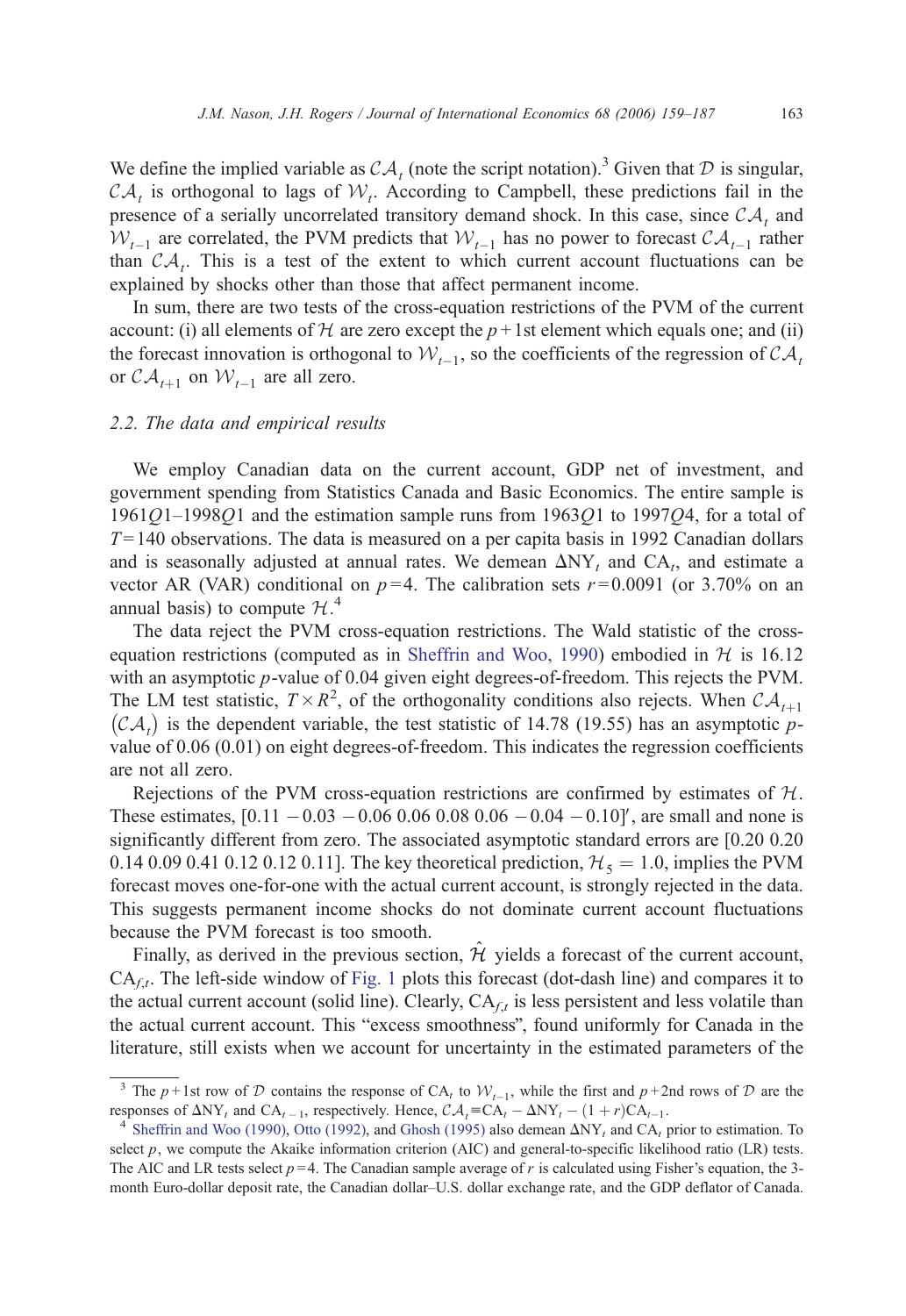<span id="page-5-0"></span>

Fig. 1. Canadian CA and PVM forecast.

unrestricted VAR. This is seen in the right-side window of Fig. 1, which contains the actual Canadian current account (solid line) and the fifth and 95th percentiles of the piecewise probability bands of  $CA<sub>ft</sub>$  (dotted lines), generated using the Bayesian Monte Carlo integration methods of [Geweke \(1999a\).](#page-27-0) <sup>5</sup> For most of the sample, the actual current account falls outside of the 90% probability bands. This is particularly striking for the second half of the 1980s and the early 1990s, when the actual current account is below the lower probability band of the PVM current account forecast.

#### 3. A small open economy-RBC model

In this section, we construct a one-sector small open economy-RBC model to study several possible sources of the empirical rejections of the PVM. The model acts as a restricted DGP to explore the role of the usual suspects in explaining empirical failures of the PVM. We solve our RBC model numerically around its deterministic steady state and choose prior distributions of the model's parameters. We do this for a benchmark model,

<sup>&</sup>lt;sup>5</sup> We generate 5000 replications of  $CA<sub>fx</sub>$  with software Geweke provides at [http://www.econ.umn.edu/~bacc.]( http:\\www.econ.umn.edu\(bacc ) Serial correlation in the 90% confidence bands is handled by computing the two largest principal components of the covariance matrix of the ensemble of synthetic  $CA_{f,t}$ .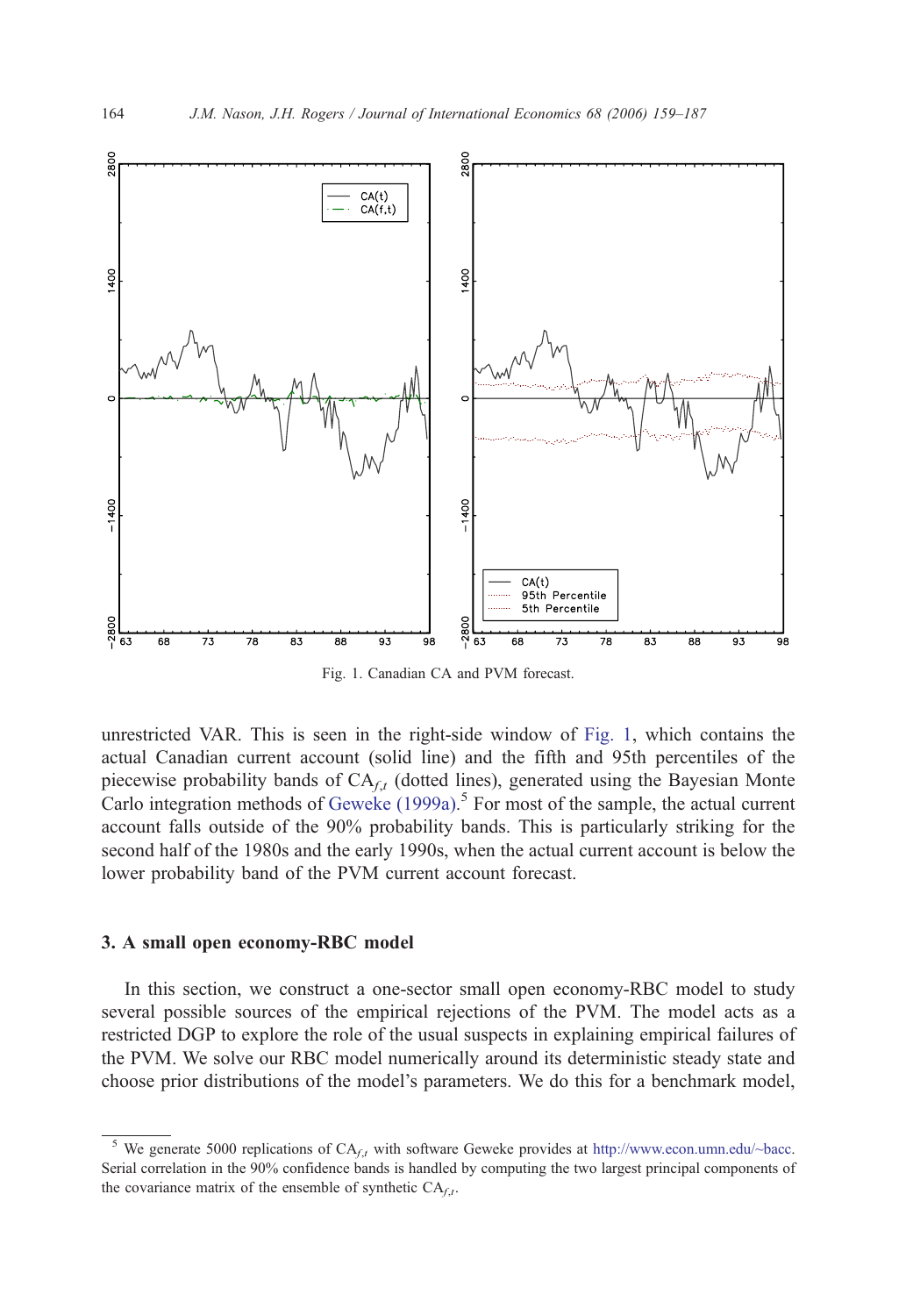which has only a country-specific permanent technology shock, that we label the "canonical RBC model", and for alternative specifications that feature our suspects.

## 3.1. Tastes, technology, and the impulse structure

The small open economy-RBC model consists of a representative household, a constant returns to scale (CRS) technology, and an external sector. The household chooses uncertain streams of the single consumption good,  $C_t$ , and leisure,  $L_t$ , to maximize discounted expected lifetime utility

$$
\mathbf{E}_{t} \sum_{i=0}^{\infty} \beta^{i} U(C_{t+1}, L_{t+1}), \quad 0 < \beta < 1.
$$
 (2)

Leisure plus time supplied to the labor market,  $N_t$ , sums to the unit of time endowment the household receives each date t,  $L_t = 1 - N_t$ . Consumption and leisure enter the period utility function either separably

$$
U(C_t, L_t) = \phi \ln[C_t] + (1 - \phi) \ln[1 - N_t],
$$
\n(3)

or in non-separable form

$$
U(C_t, L_t) = \frac{\left[C_t^{\phi}(1 - N_t)^{(1 - \phi)}\right]^{(1 - \psi)}}{1 - \psi}, \quad 0 < \phi < 1, \psi \neq 1.
$$
 (4)

The restriction is  $\psi = 1$  for the separable and log period utility function (3).

When period utility is non-separable in consumption and leisure, changes in timeworked alter the discount the small open economy applies to future expected returns. This links the demand for foreign assets (the current account) to current and expected future domestic labor market activity, and affects consumption smoothing. Thus, under nonseparable utility, there is an additional channel for shocks to produce current account fluctuations: through intertemporal movements in time-worked. A second way in which the assumption of non-separable utility can influence the current account is because the (non-log utility) risk aversion it implies yields "consumption-tilting" behavior. The greater the risk aversion, the more responsive is the current account to transitory shocks to consumption.

The household consumes,  $C_t$ , accumulates capital,  $K_{t+1}$ , through investment,  $I_t$ , or alters its stock of the internationally traded bond,  $B_{t+1}$ , through net exports, NX<sub>t</sub>. The law of motion of capital is

$$
K_{t+1} = (1 - \delta)K_t + \left(\frac{K_t}{I_t}\right)^{\alpha} I_t, \quad 0 < \alpha, \delta < 1.
$$
 (5)

This features installation costs in the flow of new capital as in [Baxter and Crucini](#page-27-0) (1993).

An international bond is the only financial asset available to the household, which may purchase (sell) a unit of  $B_{t+1}$  from (to) the rest of the world at the end of date t. During date  $t + 1$ , the small open economy receives (sends) one unit of the consumption good plus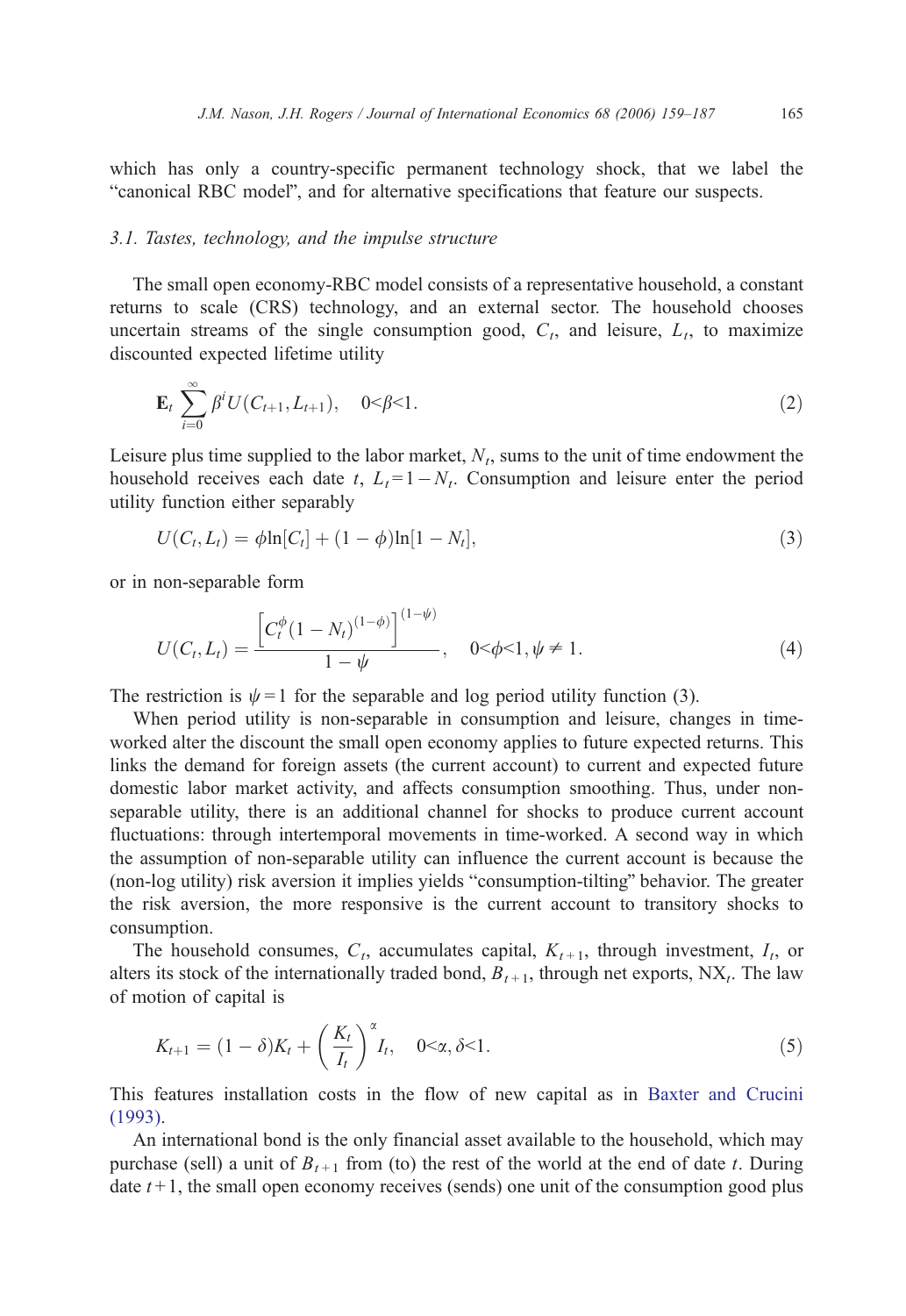a stochastic return,  $r_t$ , from (to) the rest of the world. The stochastic return is the world real interest rate. Thus, the law of motion of  $B_{t+1}$  is

$$
B_{t+1} = (1 + r_t)B_t + \mathbf{N}X_t, \tag{6}
$$

where  $NX_t$ , reflects the net flow of the good between the small open economy and the rest of the world.

There are two components to  $r_t$ , an exogenous and stochastic return  $q_t$ , which is common across the world, and a country-specific risk premium that is assumed to be a linear function of the economy's bond–output ratio. Thus,

$$
r_t = q_t - \varphi \frac{B_t}{Y_t}, \quad 0 \le \varphi. \tag{7}
$$

A risk premium, linear in the bond–output ratio of the small open economy, can be motivated by the [Bernanke and Gertler \(1989\)](#page-27-0) "balance sheet effects" model, according to Céspedes et al. (2000) and [Mendoza \(2002\).](#page-28-0)

In our model, movements in the world real interest rate are an additional source of consumption smoothing. Interest rate fluctuations can arise from exogenous shocks,  $q_t$ , or from endogenous fluctuations in the risk premium,  $\varphi(B_t/Y_t)$ , in response to other shocks.<sup>6</sup> Exogenous shocks generate income and substitution effects in the small open economy and produce current account fluctuations by driving a wedge between expected returns to the international bond and domestic physical capital (which equals the marginal product of  $K_{t+1}$ ). Movements in the risk premium have the same effect and imply, for example, that an economy that is a net debtor,  $B_{t+1} < 0$ , pays a premium above  $q_t^{\dagger}$ 

We assume that the risk premium is independent of any action the small open economy may take. Thus, the small open economy treats the risk premium as exogenous, i.e., its decision rules fail to account for changes in the risk premium,  $\varphi(B_t/Y_t)$ , which is the approach [Schmitt-Grohe´ and Uribe \(2003\)](#page-28-0) take. From this perspective, imperfect capital mobility is equivalent to the risk premium because either produces a wedge between  $q_t$ and  $r_t$ .

Our model is tied together by the resource constraint

$$
Y_t = C_t + I_t + G_t + \mathbf{N}X_t. \tag{8}
$$

Output is produced with the CRS technology

$$
Y_t = K_t^{\theta} [A_t N_t]^{(1-\theta)}, \quad 0 < \theta < 1,
$$
\n(9)

<sup>6</sup> Placing the risk premium (7) in the law of motion of the unit discount bond (6) negates a unit root in the linearized solution of our small open economy-RBC model. Schmitt-Grohé and Uribe (2003) study several devices that achieve a well-posed linearized solution for this class of RBC models, including a risk premium that is strictly increasing in the unit discount bond, and show that they all produce the same responses to one-time technology shocks. One contribution of our paper is to show the extent to which the Schmitt-Grohe´ and Uribe result holds in a model with multiple shocks.

 $7$  The risk premium a debtor pays is higher the more negative is its bond–output ratio. However, a debtor whose output grows faster than its foreign liabilities sees its risk premium fall. This allows our small open economy in principle to remain in debt permanently.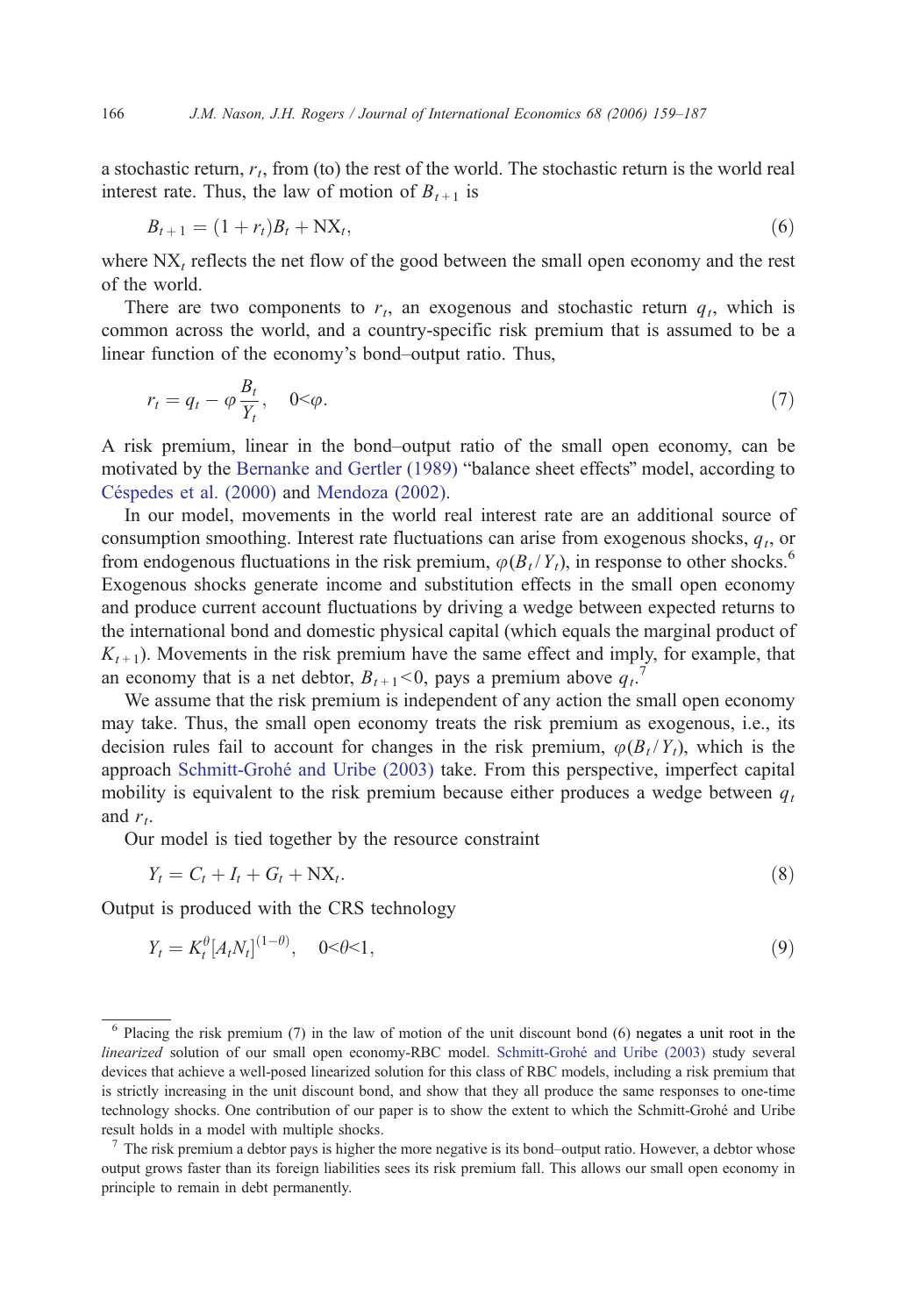where  $A_t$  denotes a country-specific technology shock. It evolves as a random walk with drift

$$
A_{t+1} = A_t \exp\{\gamma + \varepsilon_{t+1}\}, \quad 0 < \gamma, \quad \varepsilon_{t+1} \sim \mathbf{N}\big(0, \sigma_\varepsilon^2\big). \tag{10}
$$

Since  $A_t$  drives permanent movements in the model's quantity variables (except for  $N_t$ ), it plays the role of the domestic disturbance to permanent income.

Shocks to the transitory component of government spending,  $g_t = G_t / Y_t$ , and the exogenous component of the world real interest rate,  $q_t$  are assumed to follow AR(1) processes

$$
g_{t+1} = g^{*(1-\rho_g)} g_t^{\rho_g} \exp{\{\eta_{t+1}\}}, \quad |\rho_g| < 1, \quad \eta_{t+1} \sim \mathbf{N}\Big(0, \sigma_\eta^2\Big), \tag{11}
$$

and

$$
1 + q_{t+1} = (1 + q^*)^{(1-\rho_g)}(1+q_t)^{\rho_g} \exp{\{\xi_{t+1}\}}, \quad |\rho_g| < 1, \quad \xi_{t+1} \sim \mathbf{N}\Big(0, \sigma_{\xi}^2\Big),\tag{12}
$$

where  $g^*$  is the steady state or unconditional mean of  $g_t$  and  $q^*$  is the exogenous component of the world real interest rate. We assume that the innovations  $\varepsilon_t$ ,  $\eta_t$ , and  $\xi_t$  are uncorrelated at all leads and lags.

### 3.2. Optimality and equilibrium

Maximizing (2) subject to (5)–(12), and  $K_{t+1}$ ,  $C_t$ ,  $I_t$ , and  $N_t$  non-negative, yields wellknown optimality conditions for the labor market, domestic market for physical capital, and the international (unit discount) bond market. Any candidate equilibrium path must satisfy the optimality conditions for the labor, physical capital, and international bond markets, the laws of motion of  $(5)$ – $(7)$ , and aggregate resource constraint  $(8)$  by necessity, given the production function  $(9)$  and exogenous shock processes  $(10)$ – $(12)$ . The transversality conditions  $\lim_{j\to\infty} \beta^j \mathbf{E}_t\{\lambda_{K,t+j}K_{t+1+j}\} = 0$  and  $\lim_{j\to\infty} \beta^j \mathbf{E}_t\{\lambda_{B,t+j}$  $B_{t+1+j}$  = 0, provide sufficient conditions for any candidate equilibrium, where  $\lambda_{K,t+j}$ and  $\lambda_{B,t+j}$  are shadow prices attached to the laws of motion of (5) and (6), respectively. [Brock \(1982\)](#page-27-0) shows that the optimality, equilibrium, and transversality conditions are used to establish uniqueness of the equilibrium for a class of economies that covers our small open economy-RBC model.

#### 3.3. The numerical solution and priors

Our numerical solution proceeds by first, stochastically detrending the aggregate quantity variables (with the exception of  $N_t$ ) using  $A_t$ . Second, we take a first-order Taylor expansion around the deterministic steady state of the stochastically detrended optimality and equilibrium conditions. Next, we arrange the results of the linearization into a twosided linear vector stochastic difference equation for  $\mathcal{M}_{t+1} = [\tilde{K}_{t+1}\tilde{B}_{t+1}]'$ , where, for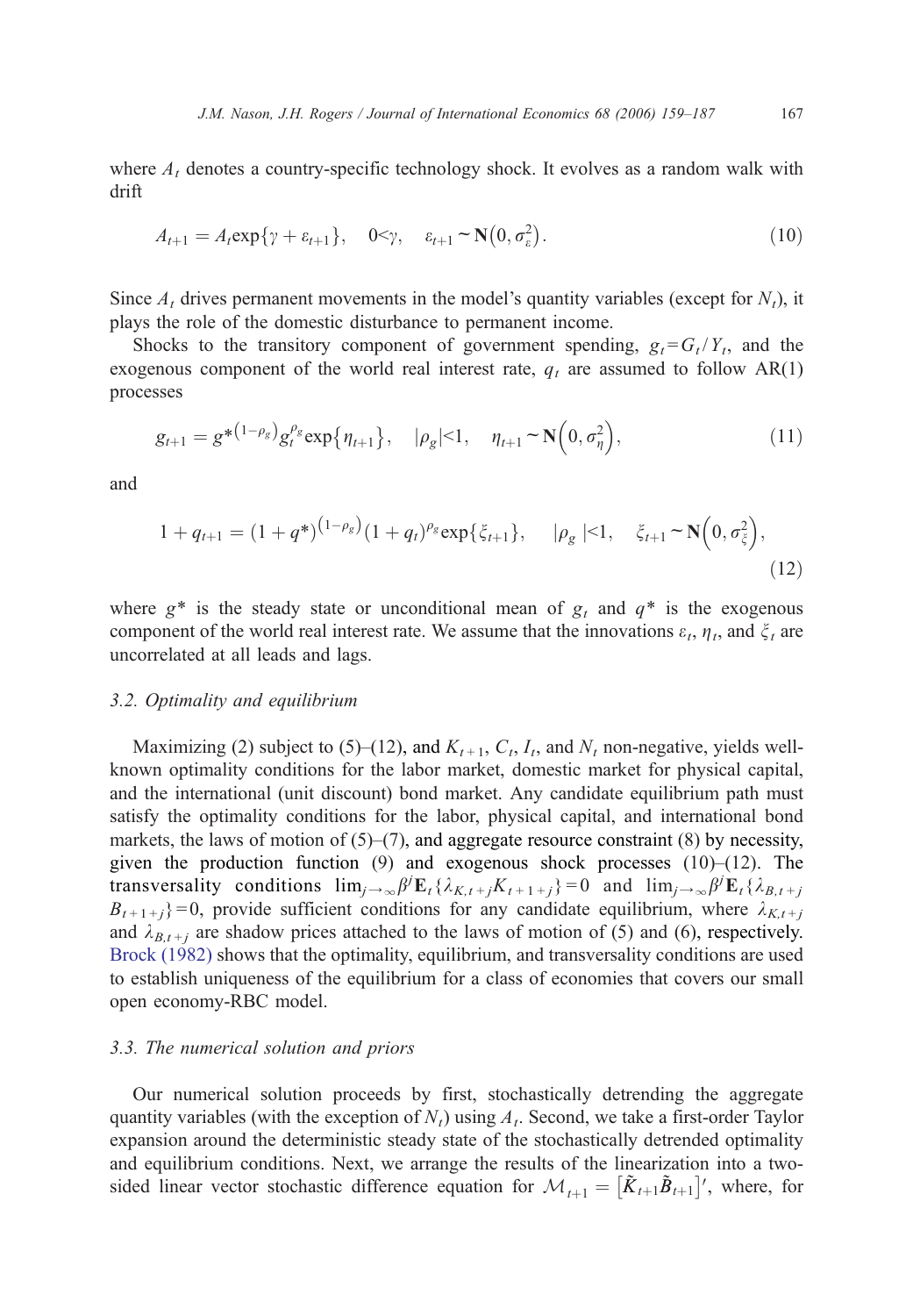example,  $\tilde{K}_{t+1} = K_{t+1}A_t^{-1}/K^* - 1$  and  $K^*$  denotes the steady state value of capital. We conjecture the solution

$$
\mathcal{M}_{t+1} = \mu_{\mathcal{M}} \mathcal{M}_t + \mu_{\mathcal{Z}} \mathcal{Z}_t \tag{13}
$$

of the linearized system and follow [Zadrozny \(1998\)](#page-28-0) to compute a solution.<sup>8</sup> The matrices  $\mu$ M and  $\mu$ Z of (13) are two-by-two and two-by-three matrices of coefficients to be determined by our numerical solution and  $\mathcal{Z}_t = [\varepsilon_t \tilde{g}_t \tilde{q}_t]'$ . The vector of state variables  $S_t = [\mathcal{M}_t' \mathcal{Z}_t']'$  drives the "flow" vector

$$
C_t = \pi_S S_{t,}
$$
\n<sup>(14)</sup>

where  $C_t = [\tilde{C}_t \tilde{I}_t \tilde{N}_t \tilde{Y}_t]'$  and  $\pi_S$  is a four-by-five matrix.

Our simulation exercises adapt the Bayesian methods of [DeJong et al. \(1996\).](#page-27-0) This requires us to calibrate prior distributions for the parameters of our small open economy-RBC model. Since the prior distributions induce probability distributions for the moments of interest (the tests of the PVM) implied by the theoretical model, we can measure the fit of the theoretical model to the actual data.

Priors for  $\gamma$ ,  $\sigma_{\varepsilon}$ ,  $g^*$ ,  $\rho_g$ ,  $\sigma_{\eta}$ ,  $q^*$ ,  $\rho_g$ , and  $\sigma_{\xi}$  are based on sample observations. We impose a degenerate prior on the deterministic growth rate of technology,  $\gamma$ , calibrating it to 0.0024, the sample mean of  $\Delta \ln[A_t]$ . The prior of its standard deviation,  $\sigma_{\varepsilon}$ , is assumed to be normal, centered on its sample mean of 0.0120 with a 95% coverage interval of [0.0115, 0.0125]. The sample mean of the government spending–output ratio, 0.2326, serves as the mean of the prior of  $g^*$ , while the means of the priors of the slope coefficient and standard deviation of the fiscal shock are calibrated from the relevant  $AR(1)$  estimates,  $[\rho_g \ \sigma_\eta]$ =[0.9923 0.0127]'. This gives 95% coverage intervals for g<sup>\*</sup>,  $\rho_g$ , and  $\sigma_\eta$  of [0.2062, 0.2593], [0.9609, 0.9983], and [0.0121, 0.0133], respectively. These intervals are drawn from normal distributions, except for  $\rho_g$  whose prior is based on a log-normal distribution.

The priors of the parameters of the exogenous world real interest rate process are set in the same way. The mid-point of the prior of  $q^*$  is set at 0.0071 (or 2.87% on an annual basis),  $[\rho_q \ \sigma_{\xi}] = [0.9076 \ 0.0040]$ ' is calibrated from AR(1) estimates of  $q_t$ , and normal distributions produce the 95% coverage intervals for  $q^*$ ,  $\rho_q$ , and  $\sigma_{\xi}$  of [0.0058, 0.0084], [0.8580, 0.9567], and [0.0035, 0.0045], respectively.

Priors for the technology and utility function parameters follow standard RBC calibration practice. We center the prior of capital's share of income,  $\theta$ , on 0.35 and draw its 95% coverage interval, [0.3201, 0.3802], from a normal distribution. The prior of the depreciation rate,  $\delta$ , is also based on a normal distribution with a median of 0.02, which yields a 95% coverage interval of [0.0149, 0.0250]. The prior of the installation cost (on the flow) of new capital parameter,  $\alpha$ , is based on a normal distribution that is centered on 0.0503, with 95% coverage interval of [0.0301, 0.0703]. This covers calibrations found in the international RBC literature (e.g., [Baxter and Crucini, 1993; Correia et al., 1995\)](#page-27-0). The degenerate prior of the utility function parameter  $\phi$ , 0.3716, is consistent with the steady

<sup>&</sup>lt;sup>8</sup> Zadrozny employs an eigenvalue method of undetermined coefficients to solve for the elements of  $\mu$ M of the linear vector stochastic difference Eq. (13). Given this solution, the forward-looking moving average component of the two-sided linear vector stochastic difference equation imposes restrictions on the elements of the matrix  $\mu_z$ .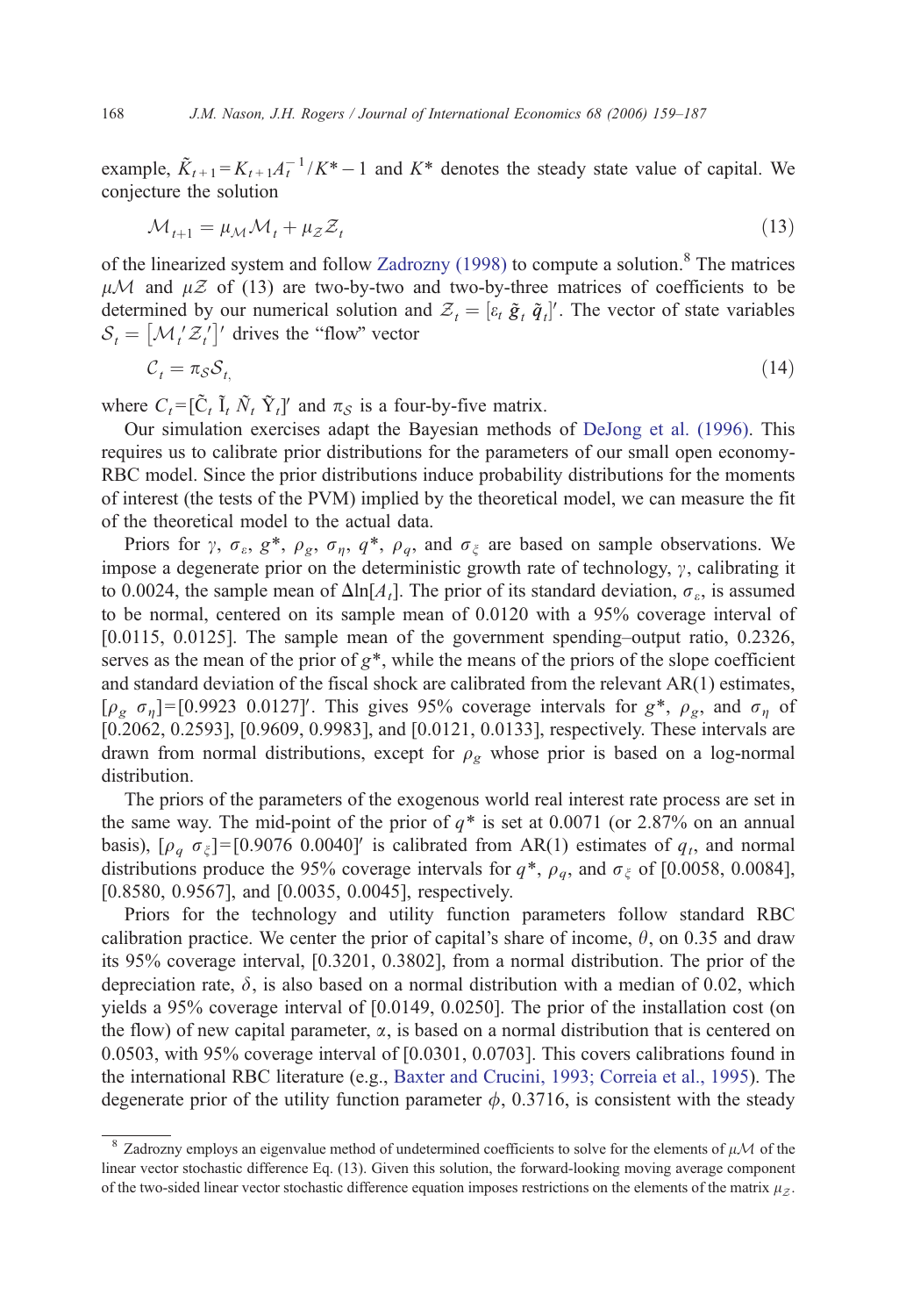state of the labor market optimality condition. Given a normal distribution, the 95% coverage interval of  $\phi$  is [0.3498, 0.3941]. We set the mid-point of the risk aversion parameter  $\psi$  at two to be consistent with the international RBC literature. The 95% coverage interval of  $\psi$ , drawn from a normal distribution, is [1.5025, 2.5100].

The degree of international capital mobility is parameterized with the risk premium parameter  $\varphi$ . For example, the risk premium in the world real interest rate generating Eq. (7) of the small open economy shows that a debtor (creditor) faces a higher (lower) world real interest rate,  $r_t$ , because its risk premium rises (falls) with  $\varphi$ . This drives the steady state bond–output ratio to zero as  $\varphi$  increases. The problem is that the literature provides little guidance for choosing a prior for  $\varphi$ . In our canonical RBC model, capital is perfectly mobile internationally, suggesting that  $\varphi = 0.0$ . However, in order to avoid the well-known problems associated with a unit root in the bond accumulation process (e.g., [Lundvik,](#page-28-0) 1992; Correia et al., 1995; Senhadji, 2003; Linde´, 2004; Schmitt-Grohe´ and Uribe, 2003) we cannot set  $\varphi = 0.9$  Thus, we assume that the risk premium is "small", just one basis point at an annual rate (which implies  $\varphi = 0.000140$ ) at the steady state, in this case.

Under imperfect international capital mobility, we calibrate the prior of  $\varphi$  to Canadian data. [Clinton \(1998\)](#page-27-0) and [Fung et al. \(1999\)](#page-27-0) report estimates consistent with risk premia between 10 and 90 basis points at an annual rate on medium- to long-term Canadian bonds in global financial markets. We fix  $\varphi$  in the middle of this range, implying a risk premium of 50 basis points. This yields  $\varphi = 0.0070$  at the mean of the Canadian bond–output ratio (about  $-0.35$ ). We also assume that in 19 out of 20 replications the risk premium ranges from 25 to about 75 basis points, which implies a 95% coverage interval of  $\varphi \in [0.0038,$ 0.0104], given a normal distribution.

Under this prior, the effects of the risk premium are similar to those of [Backus et al.](#page-27-0) (1992) and [Bergin's \(2001\)](#page-27-0) estimate of the costs of current account flows. Our risk premium lowers the net exports–output ratio by less than 0.03% at the sample mean of our Canadian data. [Cole and Obstfeld \(1991\)](#page-27-0) argue that the benefits associated with consumption smoothing can be outweighed by even small barriers to perfect capital mobility.

# 4. Understanding rejections of the present-value model of the current account

Given the approximate linear equilibrium law of motion of the state vector, (13) the associated flow relationship (14), and priors of our model, we construct distributions of the test statistics of the PVM from artificial time series. These series are generated by Bayesian Monte Carlo experiments.

# 4.1. Monte Carlo strategy

We measure the fit of our small open economy-RBC model using PVM test statistics (described in Section 2) as our "moments" of interest. Monte Carlo experiments generate

<sup>&</sup>lt;sup>9</sup> This problem does not necessarily arise for non-linear solution methods when  $r^* < (1 - \beta)/\beta$ , but does arise for linear approximate solution methods irrespective of the relationship of  $r^*$  and  $\beta$ .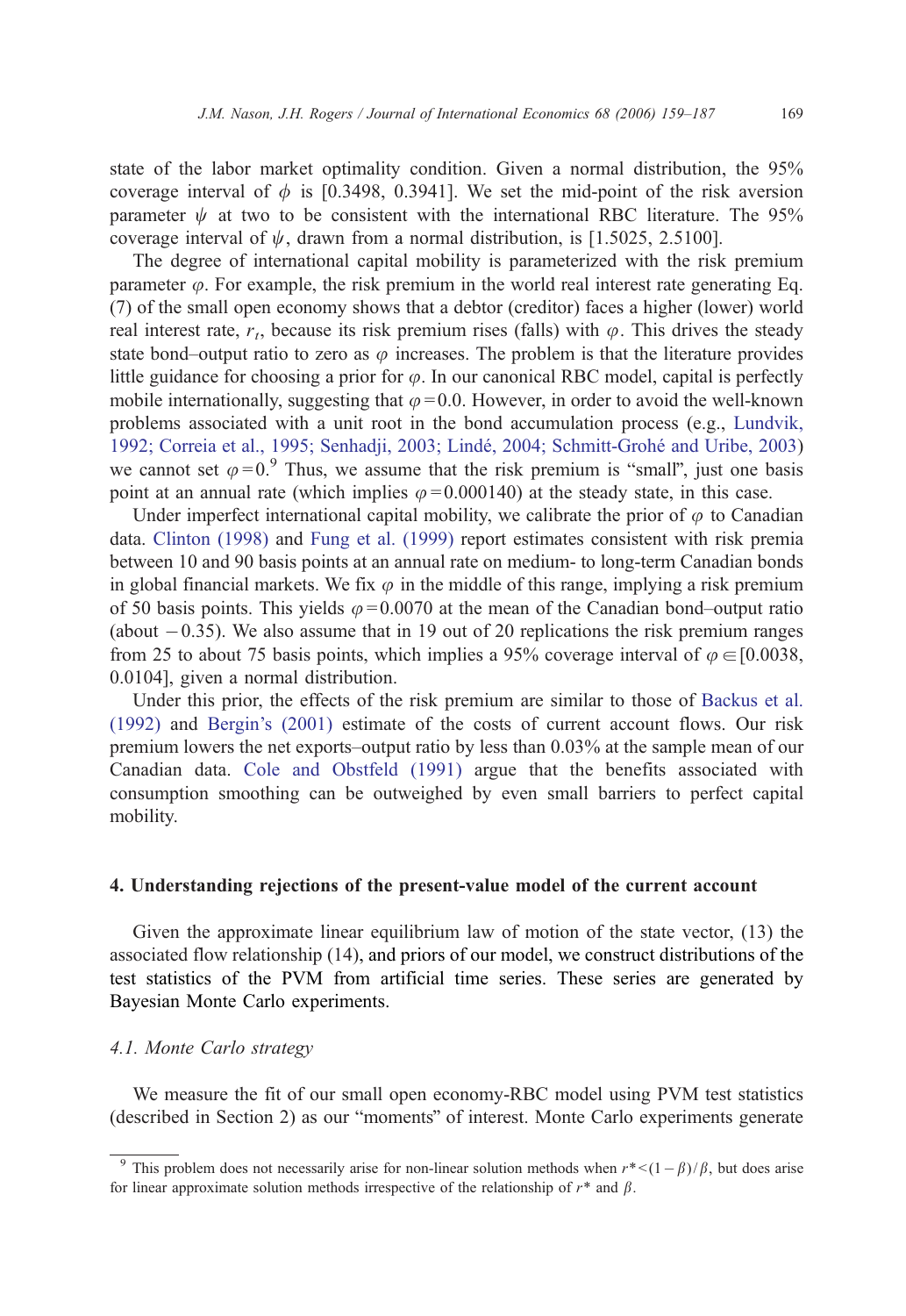$J = 5000$  replications of the multivariate artificial time series  $\{W_{\mathcal{T},\mathcal{K}}\}_{\mathcal{K}=1}^{140}$ , where T denotes an object conditional on the RBC model.<sup>10</sup> An unrestricted  $VAR(4)$  is estimated on the synthetic data to compute  $\mathcal{H}_T$ , its Wald statistic, and  $CA_{f,T,t}$ .<sup>11</sup> In addition, a regression of  $CA_{T,t+1}$  on  $W_{T,t-1}$  is used to test the orthogonality condition. The empirical distributions, denoted  $\mathcal{E}$ , are posterior distributions of the actual data's PVM moments. We produce these  $\mathcal E$  distributions using Bayesian simulation techniques described by [Geweke](#page-27-0) (1999a). [Geweke \(1999b\)](#page-27-0) argues that to measure the fit of a dynamic stochastic general equilibrium model to the data requires an explicit statistical model. In our case, the statistical model is the unrestricted VAR or the orthogonality regression. The statistical models link population PVM moments implied by T distributions to the actual data's  $\mathcal E$ distributions of the same moments.

An obvious requirement for our analysis is a metric of "closeness". Consider our comparison involving the individual elements of  $H$ . The distance between  $T(\mathcal{H}_i)$  and  $\mathcal{E}(\mathcal{H}_i)$  is measured by the difference in their ensemble averages,  $\mathcal{H}_{T,i}$  and  $\mathcal{H}_{\varepsilon,i}$ , normalized by the latter ensemble's standard deviation. [DeJong et al. \(1996\)](#page-27-0) refer to this as the standardized difference of means (SDM) statistic. Since the SDM statistic gauges how close the probability distribution of  $T(\mathcal{H}_i)$  is to  $\mathcal{E}(\mathcal{H}_i)$  for each element of  $\mathcal{H}_i$ , a large value for this t-ratio-like statistic indicates our small open economy-RBC model fits the actual data poorly.

A second comparison of the  $T$  and  $\mathcal E$  distributions examines the validity of the PVM cross-equation restrictions and the orthogonality condition. This is measured with non-parametric probability densities estimates of (i) the Wald statistic and (ii) the LM statistic,  $T \times R^{2.12}$  The T and E non-parametric densities of the Wald and LM statistics are used to judge goodness of fit in two ways. First, we display plots of estimated T and E densities, which should overlap and be close if the RBC model is a good fit to the data. Second, we use the confidence interval criterion (CIC) statistic developed by [DeJong et al. \(1996\).](#page-27-0) The CIC measures the intersection of T and  $\mathcal E$ distributions of the LM or Wald statistics. Given a  $1-\omega$  percent confidence level, the CIC measures the fraction of  $T$  and  $\mathcal E$  distributions that reside in an interval from the (lower) 0.5 $\omega$  quantile L to the (upper)  $1-0.5\omega$  quantile  $\mathcal{U}^{13}$ . The larger the CIC the better the theoretical RBC model fits the actual data. In their study of a proto-type RBC model, DeJong, Ingram, and Whiteman regard CIC statistics of 0.30 or greater as indicating support for the theoretical model.

We focus on the orthogonality condition of the PVM that accounts for a transitory demand shock, rather than the orthogonality condition of the exact PVM. It will always be rejected by the RBC model no matter its configuration. This is not surprising in light of the model's structure and linearized solution. We discuss this point in the appendix.

<sup>&</sup>lt;sup>10</sup> We generate 315 synthetic observations, but drop the first 175 observations to remove dependency to initial conditions.

<sup>&</sup>lt;sup>11</sup> The simulations use the mean of synthetic realizations of  ${r<sub>K</sub>}^{140}_{K=1}$  to calibrate the non-stochastic world real interest rate.

<sup>&</sup>lt;sup>12</sup> We follow [Silverman \(1986\)](#page-28-0) to estimate the non-parametric densities; see the appendix for details.

<sup>&</sup>lt;sup>13</sup> This is CIC<sub>x</sub> =  $(1 - \omega)^{-1} \int_{\mathcal{L}}^{\mathcal{U}} T(x_j) dx_j$ , where x is either the LM or Wald statistic. DeJong, Ingram, and Whiteman normalize the CIC by  $1-\omega$  so that it equals  $\int_{\mathcal{L}}^{U} \varepsilon(x) dx_j$ . We always set  $\omega = 0.10$ .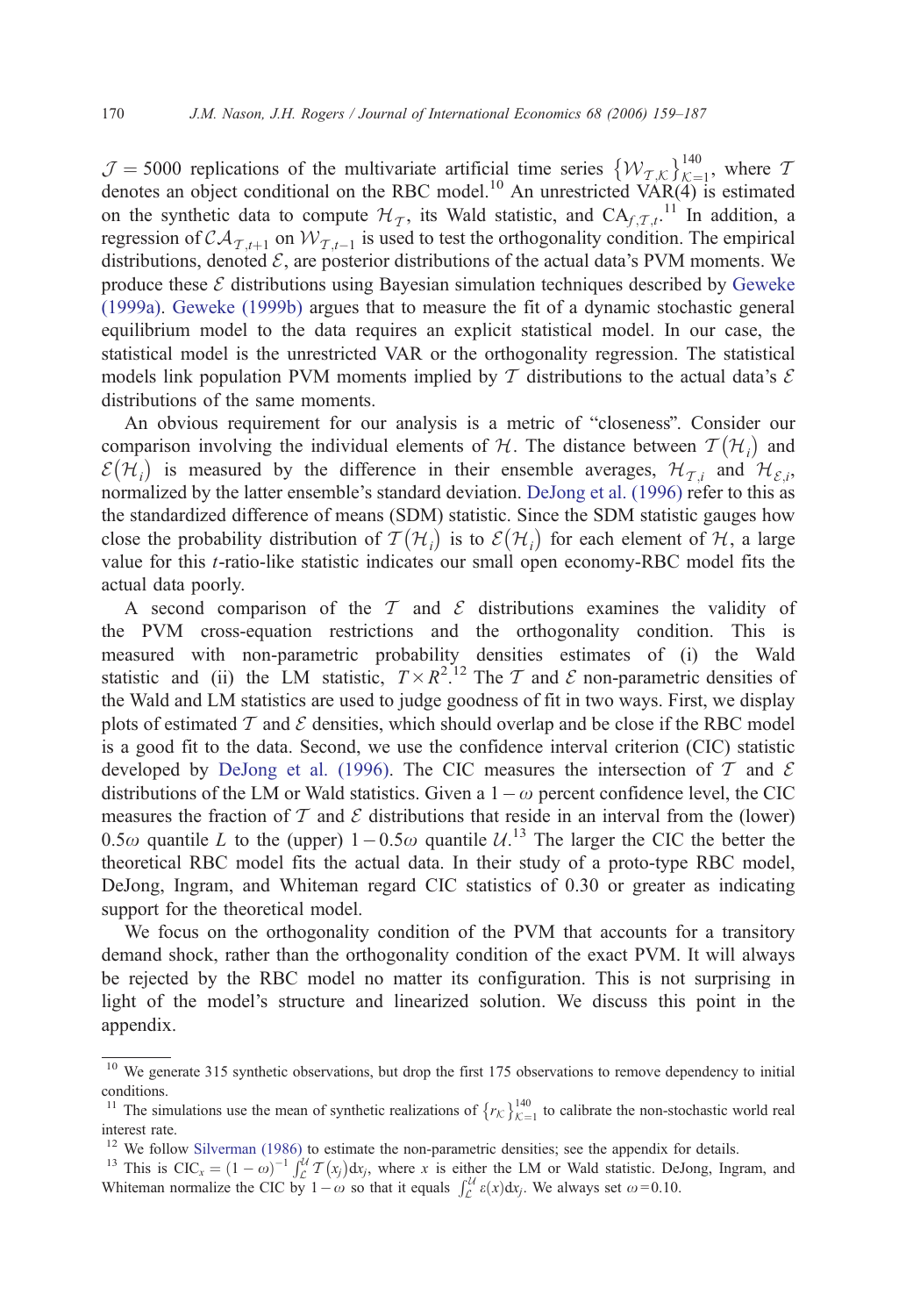# 4.2. The canonical RBC model

We begin with a "canonical" version of our small open economy-RBC model outlined in Section 3. This model features perfect international capital mobility, a fixed world real interest rate, and a country-specific technology shock that dominates business cycle fluctuations. Our canonical model generates predictions that are often close to the actual data, and hence violate the restrictions the PVM places on the current account.

As noted above, the design of our canonical model rules out several of our "usual suspects", such as fiscal policy shocks and an internalized risk premium. Seven parameter restrictions on the full model imply the canonical model. The household discount factor  $\beta$ equals  $1/(1 + q^*)$ , which approximates the permanent income hypothesis restriction and is always in effect. The restrictions  $[g^*\rho_\varrho\sigma_\eta]'=[0.00.00.0']$  remove the fiscal shock from the model. $14$ 

The upper panels of [Fig. 2](#page-13-0) plot the distribution of the LM statistics from the  $T$  and  $\mathcal E$ densities. There are two important elements to evaluating these densities, the comparison between: (1) the synthetic data and the theoretical orthogonality prediction (how far to the left of the sample test statistic is the  $\mathcal T$  density?), and (2) the synthetic data and the actual data (how much do the  $T$  and  $\mathcal E$  densities overlap?).

First, we see that the canonical RBC model with separable utility has little problem satisfying the theoretical orthogonality prediction. The model produces  $\mathcal T$  densities of the LM statistic that are mostly to the left of the sample LM statistic. Thus, this version of the canonical RBC model is consistent with the theoretical prediction that lags of  $\Delta NY_t$  and CA<sub>t</sub> have no power to forecast  $CA_{t+1}$ . Since this prediction is rejected for non-separable utility (the CIC statistic is 0.90), it suggests separable utility is in part responsible for the observed rejections of the PVM.

The probability densities of the Wald statistic appear in the bottom panels of [Fig. 2.](#page-13-0) The version with separable utility generates a distribution for  $H$  that resembles the PVM's theoretical cross-equations restrictions, as indicated by the fact that the density lies to the left of the sample Wald statistic. In this case, the overlap with the  $\mathcal E$  distribution is substantial, given the CIC = 0.70. With non-separable utility, the  $T$  density of the Wald statistic is close to uniform, and hence matches neither the basic PVM theory nor the actual data well at all. Its CIC statistic is 0.02.

[Table 1](#page-14-0) displays the ensemble means of the elements of  $\mathcal{H}_{\tau}$  and their SDM statistics. As shown in column 1, the canonical RBC model with the separable and log period utility function yields estimates of  $\mathcal{H}_{\tau}$ ; that are 0.1 or less (in absolute value), except the second, fifth and sixth elements which, at  $-0.25$ , 0.76 and 0.33, are nearly  $-1.15$ , 1.50, and 2.30 standard deviations away from the associated sample estimates, respectively. These estimates reveal a current account forecast that exhibits excess

<sup>&</sup>lt;sup>14</sup> Still, our synthetic DGP must possess two fundamental disturbances because the PVM assumes a VAR in  $\Delta$ NY<sub>t</sub> and CA<sub>t</sub>. The first is naturally the country-specific unit root technology shock. We assume the second shock in the canonical RBC model is  $\xi_i$ , the innovation to the exogenous component of the world real interest rate,  $q_t$ . However, to maintain the spirit of the PVM, we make  $\xi_t$  "small", given the point mass prior of  $\sigma_{\xi}$  = 2.110 × 10<sup>-5</sup> (its calibrated value is 0.004) and eliminate persistence in  $q_t$  with  $\rho_q$  = 0.0. Also, since international capital mobility cannot literally be perfect, we employ the degenerate prior,  $\omega$  = 0.000140, which sets the steady state risk premium to one basis point (at an annual rate).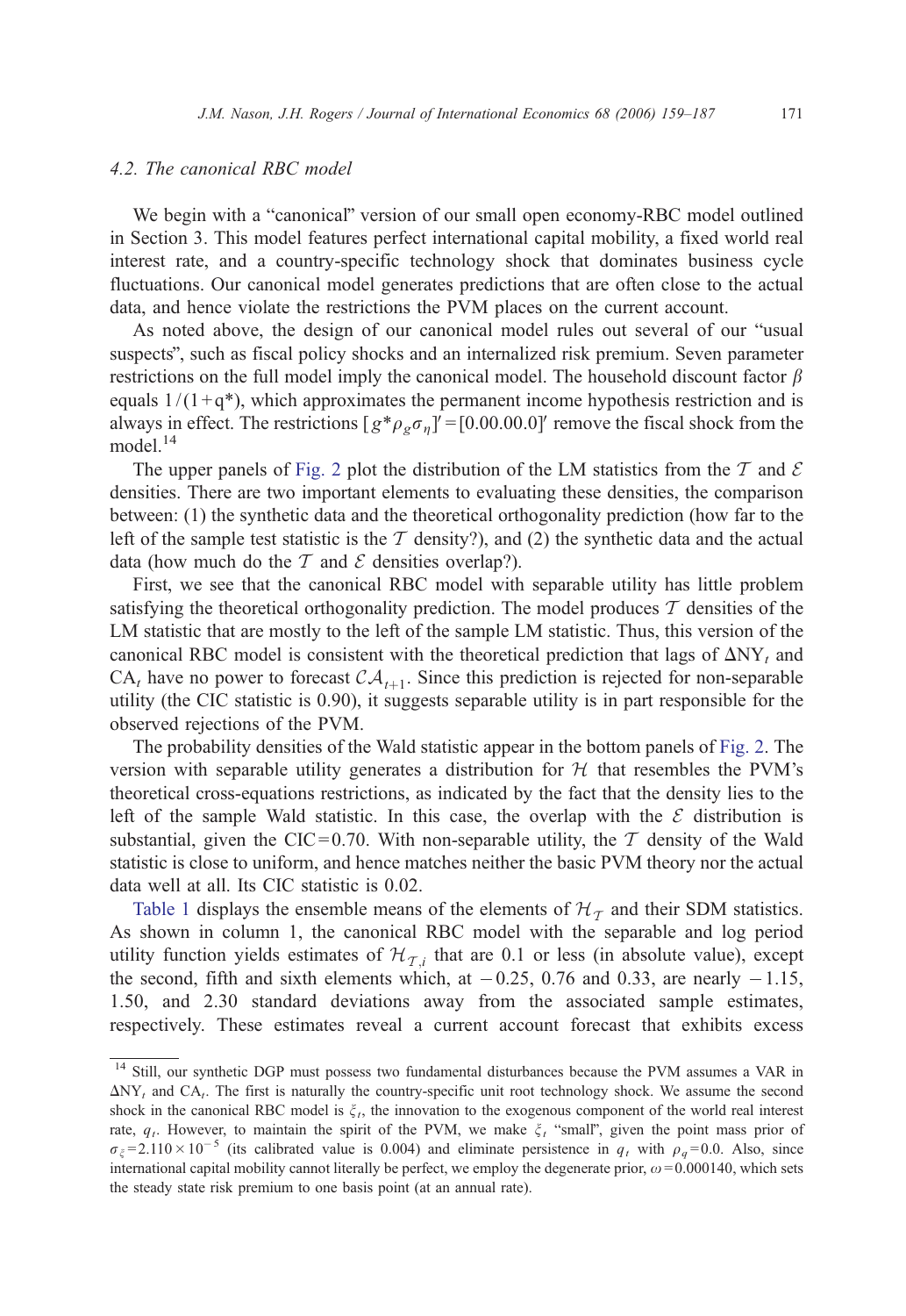

Fig. 2. Fit of the Canonical RBC model.

sensitivity to the first lags of net output growth and the current account. Note also  $\mathcal{H}_{\tau,5}$ is about three-fourths of the theoretical PVM value of unity, but  $\mathcal{H}_{\tau}$ , through  $\mathcal{H}_{\tau}$  sum to 0.90. These estimates and SDM statistics suggest the canonical RBC model will match the actual data very well.

The canonical RBC model with the non-separable period utility function fails to replicate the theoretical PVM predictions. This cannot be explained by excess sensitivity of  $CA_{f,t}$  to net output growth, its lags, or lags of the current account. The relevant estimates are between  $-0.16$  and 0.20, with SDM statistics 0.88 or less (in absolute value). However, this non-separable utility function moves the canonical model closer to the data, as  $\mathcal{H}_{\mathcal{TS}} = 0.41$ .

The final piece of evidence about the fit of the canonical RBC model appears in the top row of [Fig. 3.](#page-15-0) This displays the actual Canadian current account (the solid plot) and the 5th and 95th percentiles of the Bayesian Monte Carlo pointwise probability bands (dot-dash plots) of the PVM forecast of the current account from the canonical RBC model with separable utility, the left-side window, and with non-separable utility, the right-side window.<sup>15</sup> The model with separable preferences matches the actual PVM forecasts because the 90% probability bands of  $CA_{f,t}$  contains the actual current account for the

<span id="page-13-0"></span>

The 90% probability bands use the two largest principal components of the covariance matrix of the  $CA<sub>rf</sub>$ . ensemble.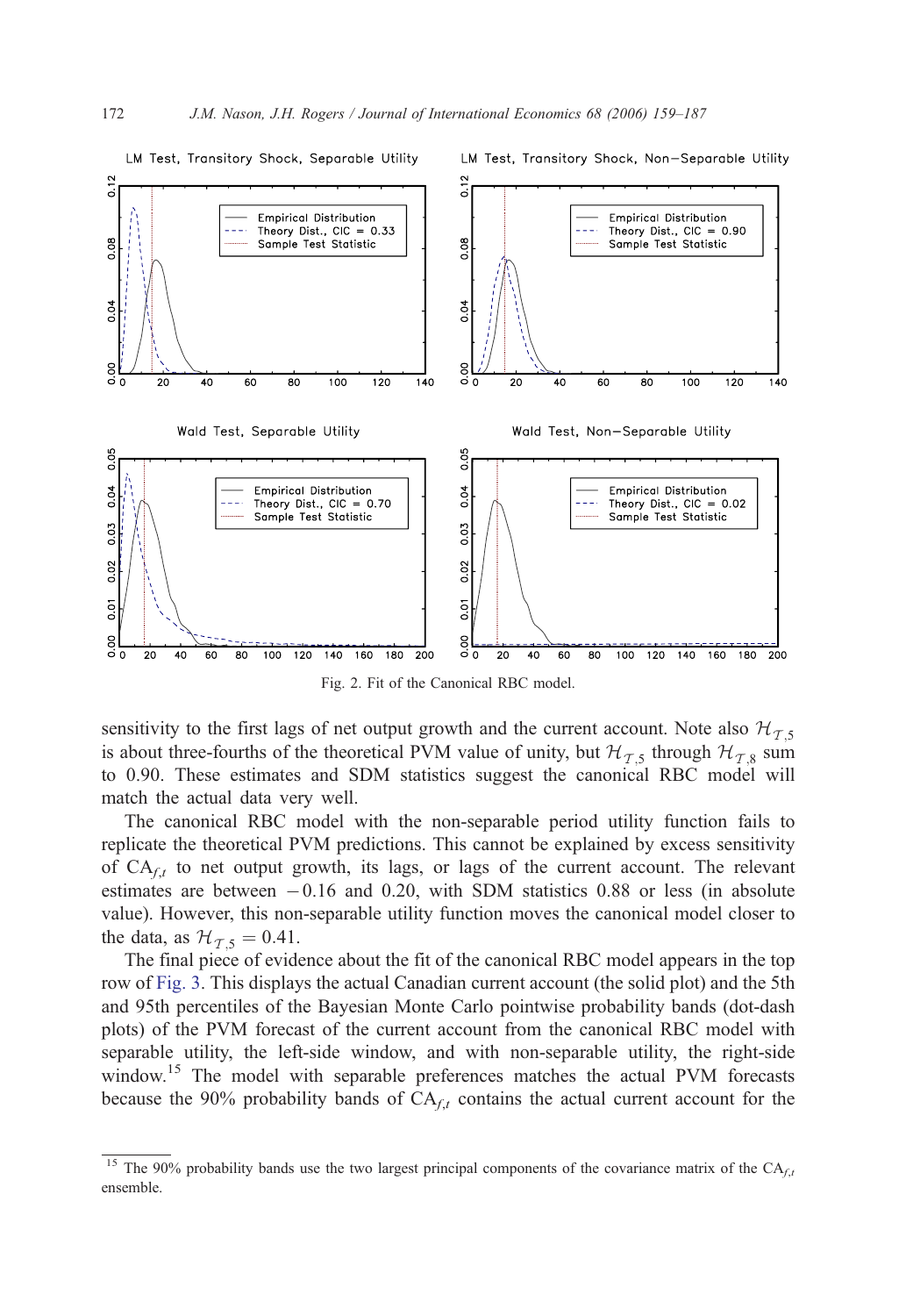|                               | Experiment        |                          |                            |                              |                               |
|-------------------------------|-------------------|--------------------------|----------------------------|------------------------------|-------------------------------|
|                               | Separable utility | Non-separable<br>utility | Transitory fiscal<br>shock | World interest<br>rate shock | Imperfect capital<br>mobility |
| $\mathcal{H}_{\mathcal{T},1}$ | $-0.01(-0.41)$    | $0.03(-0.27)$            | $-0.36(2.23)$              | 0.11(0.09)                   | $-0.15(-1.19)$                |
| $\mathcal{H}_{\mathcal{T},2}$ | $-0.25(-1.13)$    | $-0.16(-0.68)$           | $-0.31(-1.46)$             | 0.11(0.77)                   | 0.18(1.14)                    |
| $\mathcal{H}_{\mathcal{T},3}$ | $-0.09(-0.17)$    | $-0.07(-0.03)$           | $-0.07(0.05)$              | 0.06(0.92)                   | 0.07(1.06)                    |
| $\mathcal{H}_{\mathcal{T},4}$ | $0.01(-0.78)$     | $-0.03(-1.22)$           | $0.07(-0.09)$              | $0.02(-0.59)$                | $-0.00(-0.89)$                |
| $\mathcal{H}_{\mathcal{T},5}$ | 0.76(1.47)        | 0.41(0.80)               | 0.63(1.22)                 | 1.20(2.31)                   | 1.32(2.54)                    |
| $\mathcal{H}_{\mathcal{T},6}$ | 0.33(2.29)        | 0.20(1.20)               | 0.22(1.36)                 | $-0.08$ ( $-1.00$ )          | $-0.40(-3.60)$                |
| $\mathcal{H}_{\mathcal{T},7}$ | $-0.10(-0.54)$    | $-0.01(0.20)$            | $-0.25(-1.83)$             | 0.11(1.18)                   | 0.07(0.89)                    |
| $\mathcal{H}_{\mathcal{T},8}$ | $-0.10(0.10)$     | $-0.01(0.88)$            | $-0.08(0.22)$              | 0.06(1.56)                   | 0.09(1.84)                    |

<span id="page-14-0"></span>Table 1 Tests of the canonical and alternative SOE-RBC models

The canonical RBC specification employs log separable utility,  $\beta_j = 1/(1 + q_j^*)$ , point mass priors of  $g^* = \rho_g = \rho_g = \sigma_n = 0$ ,  $\varphi = 0.000140$ ,  $\sigma_{\xi} = 2.110 \times 10^{-5}$  The non-separable utility specification employs a prior on the risk aversion parameter of  $\psi \in [1.50, 2.51]$  centered on two. Imperfect international capital mobility is achieved with the prior  $\varphi \in [0.0038, 0.0104]$  centered on  $\varphi = 0.0070$ . The prior on the transitory shock to the government spending–output ratio are  $\rho_g \in [0.9609, 0.9983]$  and  $\sigma_\eta \in [0.0121, 0.0133]$ . The Monte Carlo experiment with a transitory exogenous world real interest rate is based on the priors  $\rho_q \in [0.8580, 0.9567]$  and  $\sigma_{\zeta} \in [0.0035, 0.0045]$ . Details about the priors of the model parameters are discussed in Section 3.3 of the text. The simulation experiments rely on 5000 replications of 140 artificial observations of  $\Delta NY_t$  and the CA<sub>t</sub> generated by the linearized solution of our small open economy-RBC model over the priors of the model's parameters. The SDM $(H)$  statistics appear or our small open economy-KBC model over the priors of the model s parameters. The SDM( $H$ ) statistics appear<br>in parentheses and are computed as  $\left[\mathcal{H}_{\mathcal{T},1} - \mathcal{H}_{\epsilon,i}\right] / \text{STD}\left(\mathcal{H}_{\epsilon,i}\right), i = 1,...,8$ , where STD $\left(\mathcal{H}_{$ deviation of  $\mathcal{H}_{\varepsilon,i}$ .

entire sample period. With non-separable utility, the actual Canadian current account lies at or above the upper 90% probability band of  $CA<sub>rf</sub>$  during the 1960s and early 1970s, the mid-1980s, and mid-1990s. The actual current account is close to the lower 90% probability band only briefly. Thus, the fit of the canonical RBC model to the actual Canadian current account depends on restrictions on utility.

In sum, we show that in artificial data generated by the canonical small open economy-RBC model, the familiar PVM predictions for the current account are often not rejected. In retrospect, this finding ought not to come as a surprise given the restrictions on the canonical model. We also show that the theoretical forecast of the canonical model with separable preferences does a relatively good job explaining the actual Canadian current account data. Although this indicates that the canonical RBC model serves as a good approximation to the true DGP of the current account, this model predicts excess sensitivity to the first lags of net output growth and the current account. This is a puzzle because the canonical RBC model is designed to satisfy the PVM restrictions. In the next section, we see if incorporating our "usual suspects"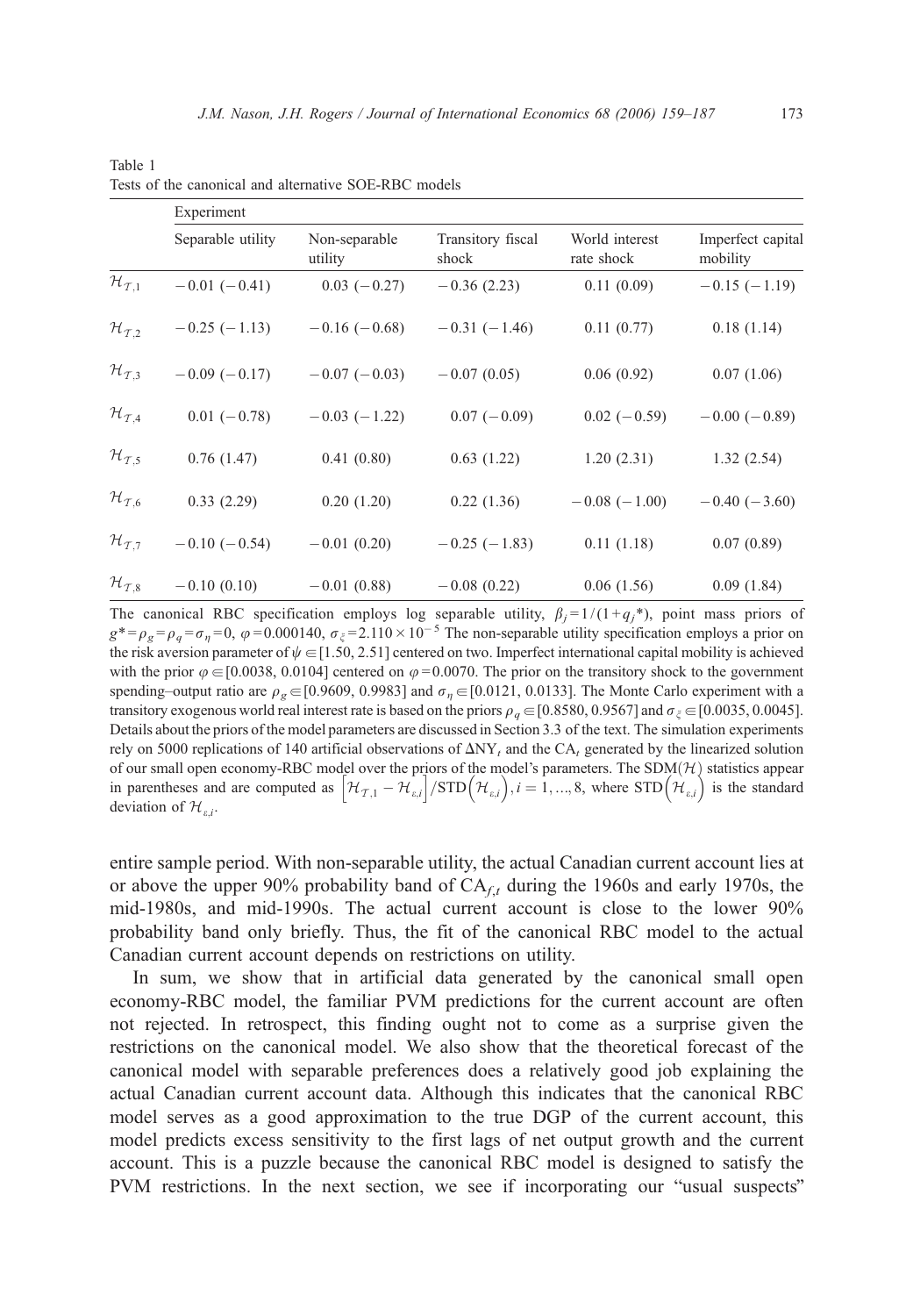<span id="page-15-0"></span>

Fig. 3. PVM forecast and RBC models.

into the canonical RBC model resolves this quandary and improves its fit to the actual data.

## 4.3. The usual suspects

We investigate the impact of each of the usual suspects by introducing them one-byone into the canonical RBC model with the separable utility function (3). The suspects are transitory shocks to fiscal policy and the world real interest rate, and imperfect international capital mobility. When we introduce a suspect, the rest of the priors are the same as for the canonical model with separable, log period preferences.

The transitory shock to fiscal policy is specified by the  $AR(1)$  process (11). We set up the fiscal policy experiment with priors on the parameters of the AR(1) government spending–output ratio process, its steady state,  $g^*$ , the slope coefficient  $\rho_g$ , and the standard deviation  $\sigma_n$ . These priors reflect observations from Canadian data and are described in Section 3.3. Movements in the transitory component of government spending exhibit a substantial amount of persistence and volatility. The prior on  $\rho_g$  is a near unit root and its 95% coverage interval implies that the half-life of an innovation to  $g_t$  ranges from 3.5 to more than 100 years. Transitory shocks to fiscal policy possess more volatility than either technology shocks or shocks to the exogenous component of the world real interest rate. Innovations to  $g_t$ ,  $\eta_t$ , are more than three times as volatile as innovations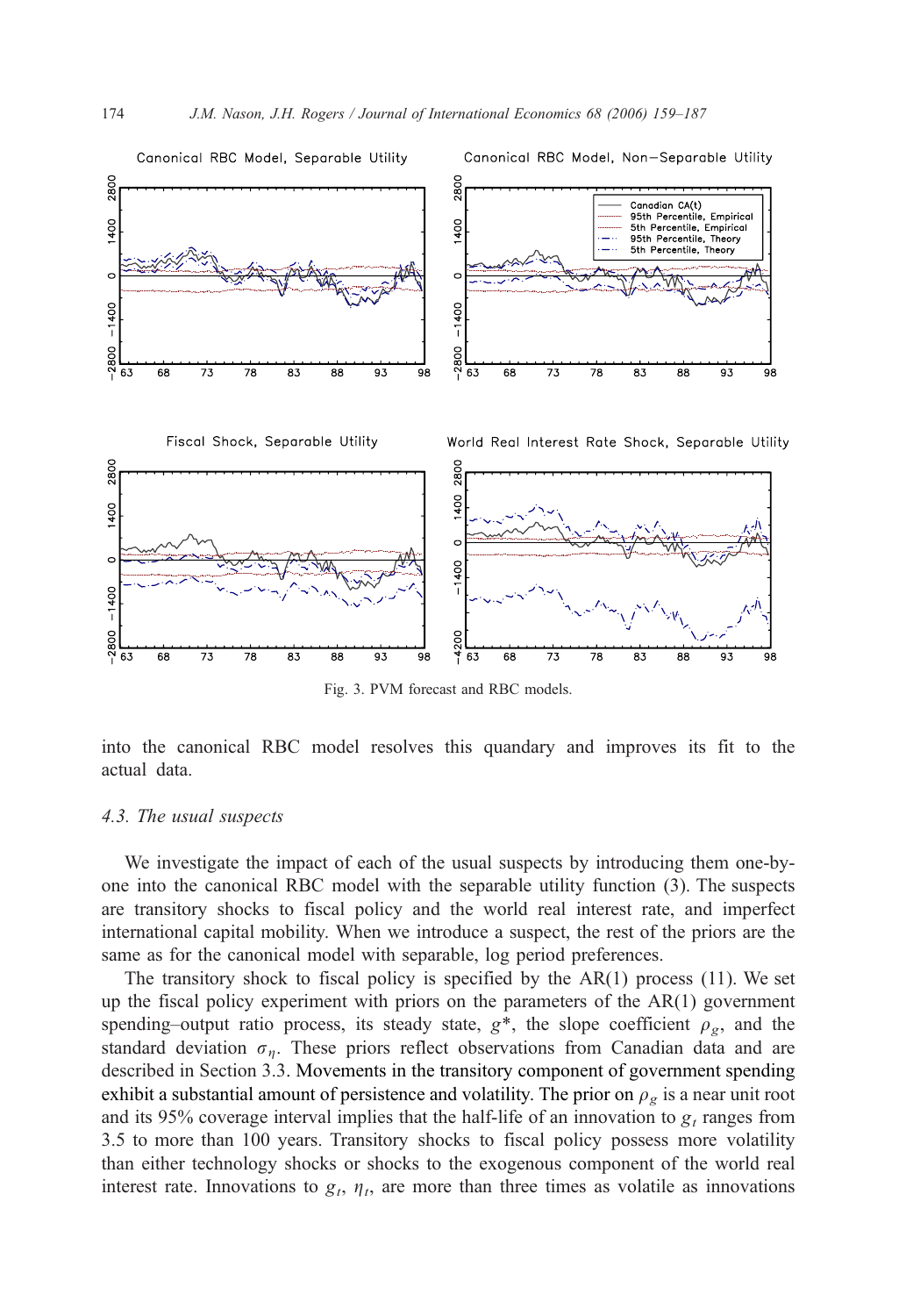to  $q_t$ . The fiscal policy experiment highlights the role of a country-specific demand shock for current account fluctuations.

In the interest rate experiment, shocks to the exogenous component of the world real interest rate,  $q_t$ , focus attention on the response of the current account to changes in the rate at which the rest of the world is willing to move consumption intertemporally. Although  $q_t$  is persistent, it is not as persistent as fiscal shocks. The 95% coverage interval of the prior of  $\rho_q$  implies that the half-life of a shock to  $q_t$  is between 1 year and 4 years. The prior on the standard deviation of the innovation  $\xi_t$  of  $q_t$ ,  $\sigma_{\xi}$ , makes this shock the least volatile of the model.

[Fig. 4](#page-17-0) contains densities of the LM and Wald statistics of the fiscal policy and exogenous world real interest shock experiments. The fiscal policy experiment yields a T density of the LM statistic that has the most overlap and is closest to the  $\mathcal E$  density of the LM statistic (top left window), with a CIC statistic of 0.59. This statistic is 0.36 in the exogenous world real interest rate experiment (top right window).

The bottom panels of [Fig. 4](#page-17-0) depict the  $\mathcal T$  and  $\mathcal E$  densities of the Wald statistic for the interest rate and fiscal policy experiments. These generate CIC statistics of 0.92 and 0.53, respectively, which suggest an exogenous shock to the world real interest rate helps to explain rejections of the PVM. This is consistent with the empirical work of [Bergin and Sheffrin \(2000\),](#page-27-0) who report that adding a consumption-based real interest rate to the standard VAR used in PVM tests produces fewer rejections of its predictions. Since our experiments distinguish between different potential sources of interest rate movements, our results help to uncover the underlying reasons for Bergin and Sheffrin's findings.<sup>16</sup>

The  $\mathcal{H}_{\tau}$  distributions of the interest rate and fiscal policy experiments are qualitatively similar to one another, and similar to those of the canonical RBC model, with one exception. Columns 3 and 4 of [Table 1](#page-14-0) show the only substantive difference appears in the all-important fifth element of  $\mathcal{H}_T$ . The fiscal policy experiment generates  $\mathcal{H}_{T,5} = 0.63$ , with SDM=1.22. In the interest rate experiment,  $\mathcal{H}_{TS} = 1.20$ , which is more than two standard deviations larger than its  $\mathcal{H}_{\varepsilon,5}$  counterpart. Thus, fiscal policy shocks move the model closer to the actual data according to this test of the PVM.

The 90% probability bands that are associated with the T and E distributions of  $CA_f$ appear in the bottom row of [Fig. 3](#page-15-0) along with the actual Canadian current account. We see that the world real interest rate experiment generates  $\mathcal T$  90% probability bands (the dotdash plot) that always cover the actual current account (the solid plot) and contain zero except from 1988–1993. The  $\mathcal T$  bands associated with the fiscal policy experiment, on the other hand, include the actual current account only during the late 1980s and early 1990s (lower left window of [Fig. 3\)](#page-15-0).

As noted in Section 3.3, imperfect international capital mobility is identified with the risk premium,  $-\varphi B_t / Y_t$ . As  $\varphi$  increases, the steady state bond–output ratio goes to zero. Hence, greater imperfections in international capital mobility raise the cost of

<sup>&</sup>lt;sup>16</sup> Schmitt-Grohé (1998) finds that terms-of-trade and U.S. business cycle shocks help to explain aggregate fluctuations in Canada. The outcomes of our experiments are consistent with her results to the extent that our calibration of  $q_t$  captures the shocks she identifies.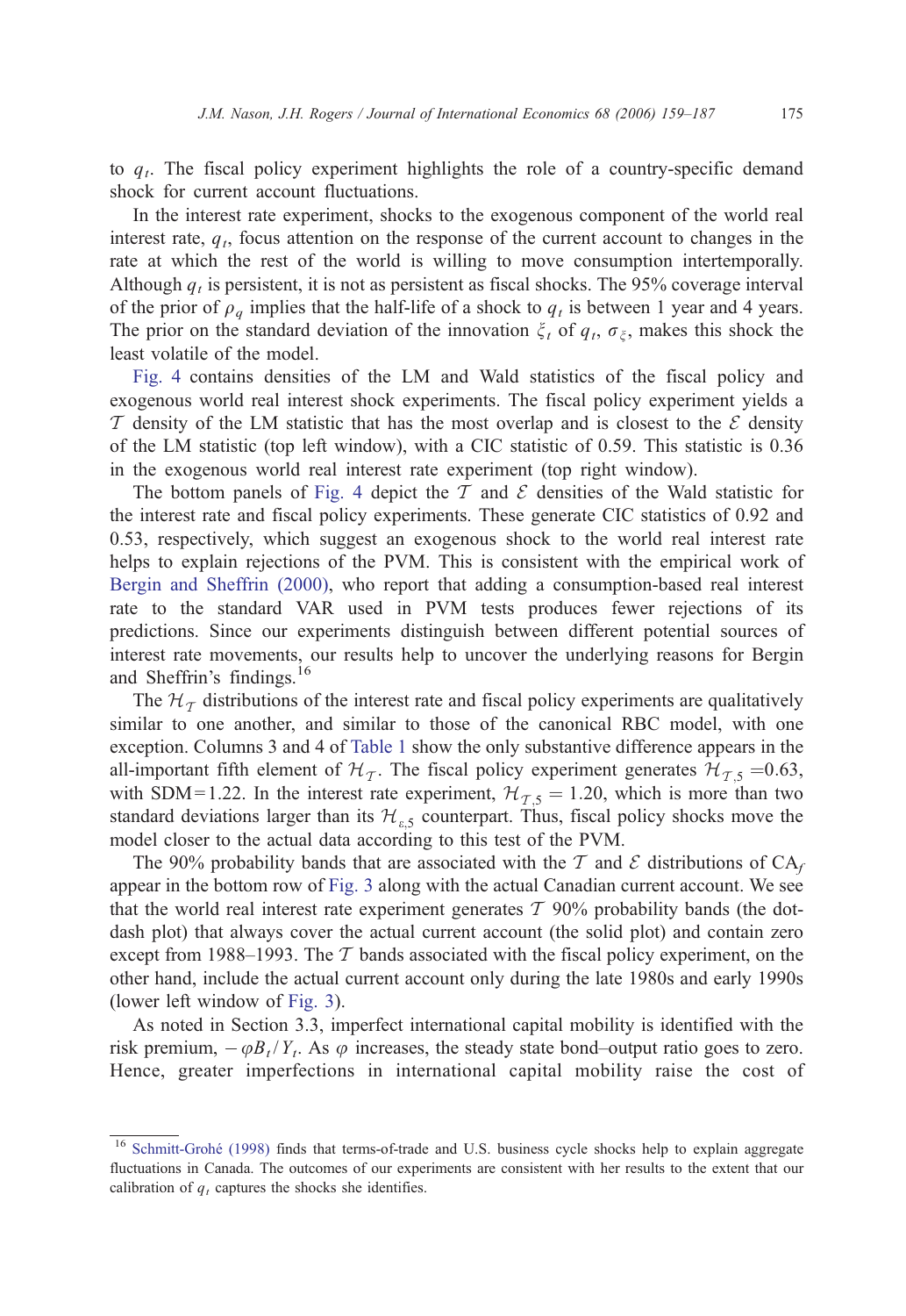

Fig. 4. PVM tests and the RBC models.

accumulating debt, and so raise the option value a small open economy derives from using the current account to smooth consumption.

There are two factors that drive this value for a debtor small open economy, such as Canada. First, the interest rate the small open economy faces,  $r_t$ , is higher than the common world real interest rate,  $q_t$ . This creates a flow of asset income out of the small open economy, generating current account fluctuations as households try to smooth consumption. Second, a larger risk premium is synonymous with a larger debt–output ratio (more negative  $B_t/Y_t$ ) for the economy, which implies a smaller current account on average. Thus, the current account exhibits more sensitivity to any shock that affects the debt–output ratio. This increases the volatility of the current account and the costs of using it to smooth consumption.

This prediction is supported by our Bayesian simulation experiments. When imperfect capital mobility is incorporated into our canonical RBC model, it induces additional variability in the current account. The left-side window of [Fig. 5](#page-18-0) reflects this clearly.

As seen in the right-side windows of [Fig. 5,](#page-18-0) the imperfect international capital mobility experiment produces  $T$  densities of the LM and Wald statistics with CICs of 0.32 and 0.71, respectively. These lie in the range of those of the world interest rate and fiscal policy experiments.

The ensemble averages of  $H<sub>T</sub>$  and the SDM statistics of the imperfect international capital mobility experiment appear in the final column of [Table 1.](#page-14-0) These statistics

<span id="page-17-0"></span>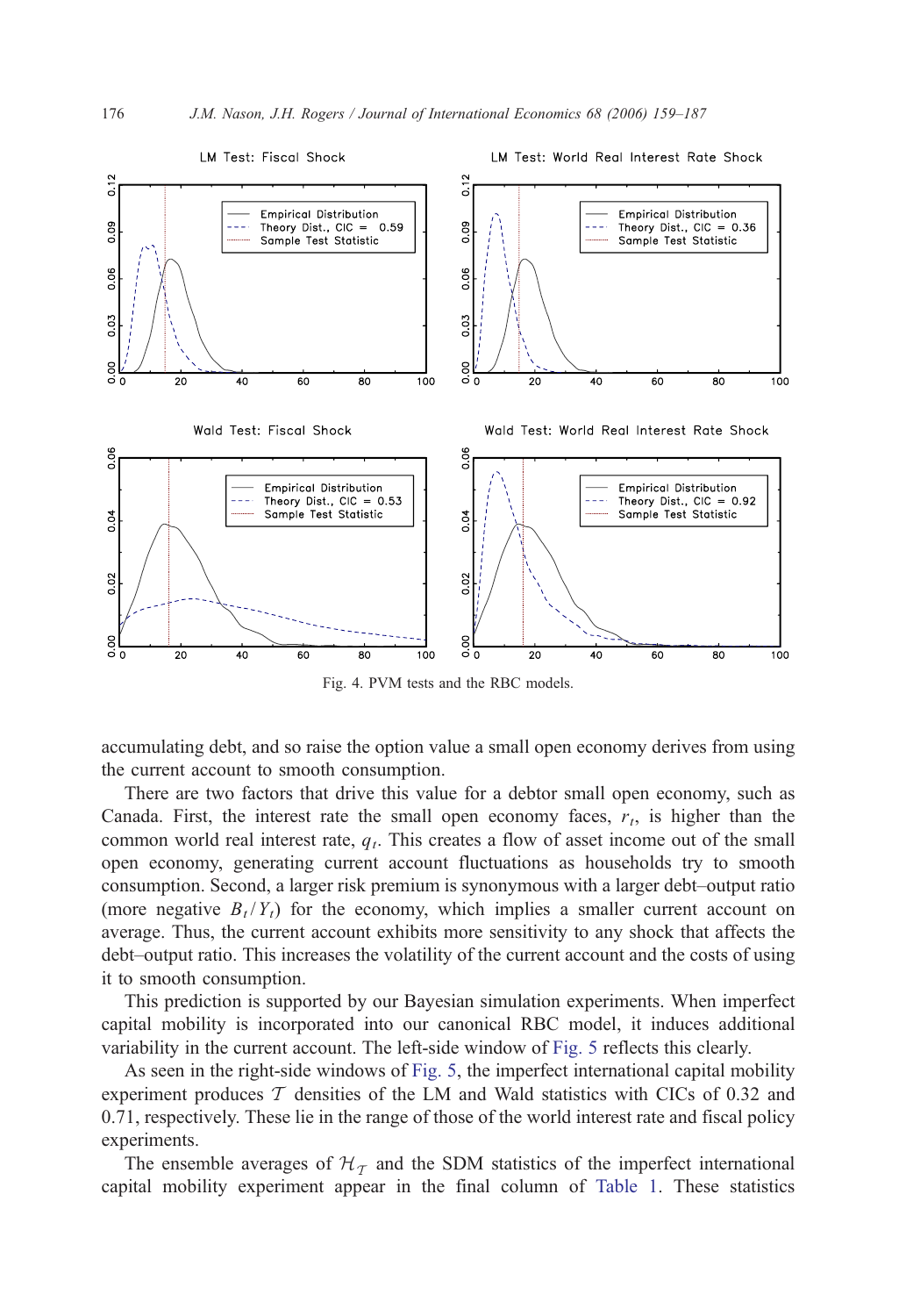<span id="page-18-0"></span>indicate that  $\mathcal{H}_{\tau5}$  and  $\mathcal{H}_{\tau6}$  are much further away from their empirical counterparts than in the canonical RBC model or in the fiscal policy and world real interest rate shock experiments. Thus, this experiment generates a larger response of the current account forecast to contemporaneous current account movements than predicted by the PVM, as indicated by  $\mathcal{H}_{\tau,5} = 1.32$ , which is more than 2.50 standard deviations greater than the sample distribution. Although  $\mathcal{H}_{T,5}$  and  $\mathcal{H}_{T,6}$  sum to unity, the lagged revision to the forecast is large and negative,  $\mathcal{H}_{\tau_6} = -0.40$ , and 3.60 standard deviations below its sample counterpart. This suggests substantial volatility in the 90% probability bands. Thus, there is mixed evidence on the importance of departures from perfect capital mobility in explaining rejections of the PVM. According to the LM and Wald tests, imperfect capital mobility is nearly as important a suspect as transitory shocks to fiscal policy and shocks to world interest rates. However, the forecasted current account from the model with imperfect capital mobility exhibits considerably more variability than is consistent with the data.

# 4.4. One that almost got away: the internalized risk premium

The previous section reports that adding the usual suspects of non-separable utility, transitory shocks to fiscal policy and the world real interest rate, or imperfect international



Fig. 5. Imperfect capital mobility and RBC model.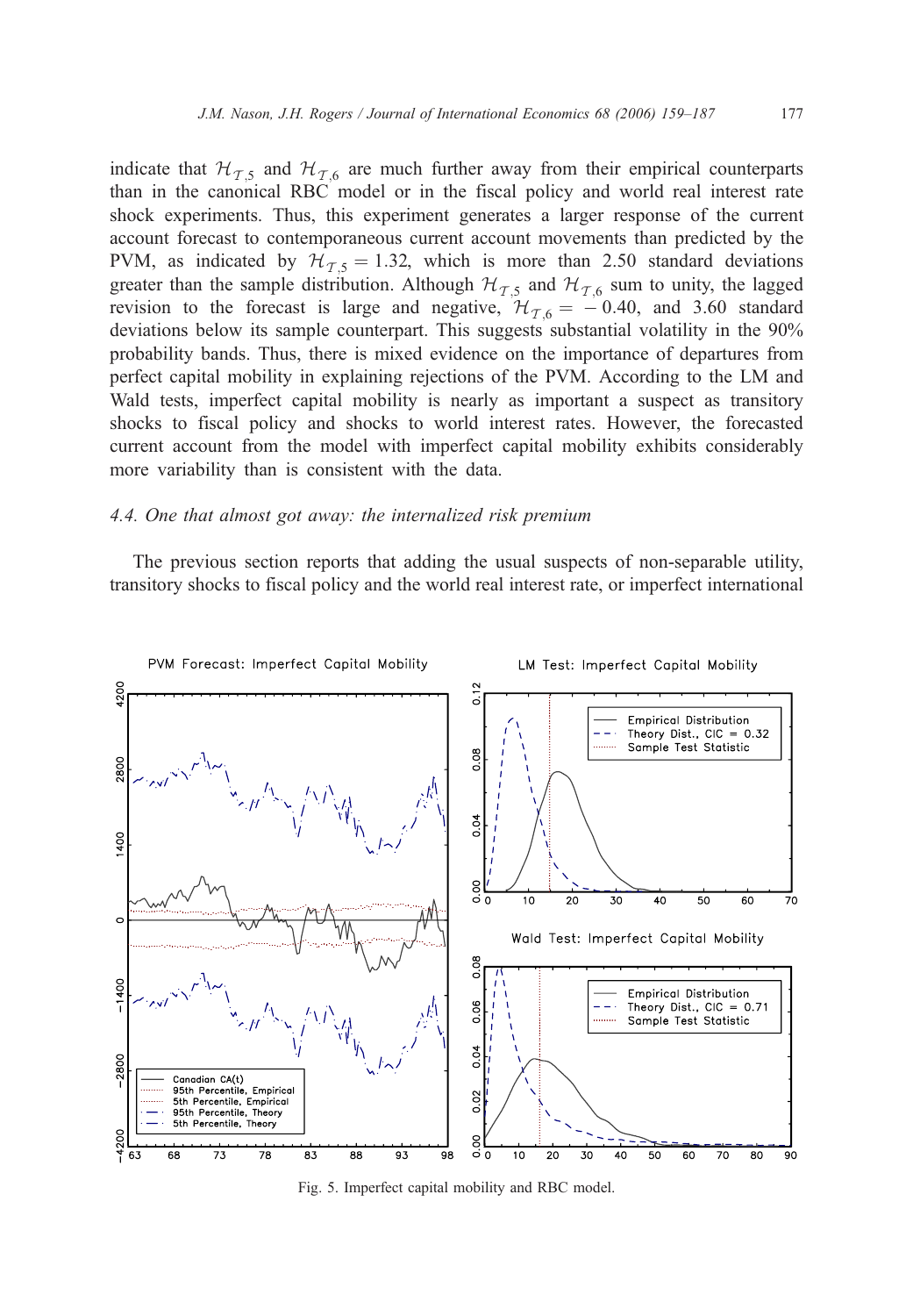capital mobility to the canonical small open economy-RBC model does not help it to better fit the data or push it closer to the PVM theory. The latter result is a conundrum because the PVM restrictions are embedded in the RBC model.

To investigate this further, begin by noting that there is no explicit connection between the labor market of the canonical small open economy-RBC model, the current account, and the PVM. One interpretation of the PVM is that the labor supply is perfectly inelastic and therefore has no impact on current account dynamics. Although this is not true of the canonical RBC model, it is not apparent from the model's labor market optimality condition

$$
\frac{N_t}{1 - N_t} = \phi \left( \frac{1 - \theta}{1 - \phi} \right) \left( \frac{C_t}{Y_t} \right)^{-1}.
$$
\n(15)

The optimality condition (15) states that the equilibrium path of labor is the inverse (or negative) of movements in permanent income. This implies that in the canonical RBC model, consumption is smoothed with labor market decisions (i.e., variation in labor supply and demand), rather than with the current account.<sup>17</sup> In this case, the current account is smoother than the PVM predicts, as we observe in the Canadian data.

The key to labor market dynamics in the optimality condition (15) is the consumption– output ratio. If we combine the resource constraint, the law of motion of the unit discount bond (6), and the world real interest rate (7), impose the permanent income hypothesis, and assume  $\exp{\gamma}$  <  $1 + q^* - 2\varphi(B / Y)^*$  to satisfy the relevant transversality condition, the consumption–output generating equation is

$$
\left(\frac{\tilde{C}}{Y}\right)_t \approx C_B^* \left(\frac{\tilde{B}}{Y}\right)_t + C_{\text{NY}}^* \sum_{j=0}^\infty \left(\frac{\gamma^*}{R^*}\right)^j \mathbf{E}_t \left(\frac{\widetilde{\text{NY}}}{Y}\right)_{t+j} - C_\gamma^* \sum_{j=0}^\infty \left(\frac{\gamma^*}{R^*}\right)^j \mathbf{E}_t \tilde{\gamma}_{Y,t+j} + C_q^* \tilde{q}_t, \tag{16}
$$

where the first-order approximation is taken around steady state ratios (i.e.,  $(B/Y)^*$ ), the growth rate of output is  $\gamma_{Y,t + 1} = Y_{t+1} / Y_t$ , its steady state is  $\gamma^* = \exp{\gamma}$ ,  $R^* =$  $1+q^*-2\varphi(B/Y)^*, C_B^*=(B/C)^*(R^*-\gamma^*), C_{NY}^*={C_B^*}({NY/B})^*/R^*, C_7^*={C_B}\gamma^*/R^*,$  and  $C_q^* = C_B^*(1 + q^*)/(R^* - \gamma \rho_q).$ 

Eq. (16) is a permanent income rule. It contains standard and non-standard elements. The response of consumption to the return on the bond, the present value of net output (to output), and output growth connect the labor market to consumption smoothing. For a debtor small open economy, a fall in bond returns and the expected future paths of net output and output growth causes employment to rise to offset the income loss. Thus, the labor market provides consumption smoothing services, rather than the current account. Note the exogenous component of the world real interest rate is the final term and lowers consumption, especially if  $q_t$  is persistent, because of future debt

<sup>&</sup>lt;sup>17</sup> [Bean \(1986\)](#page-27-0) also discusses the impact of labor market decisions on current account dynamics.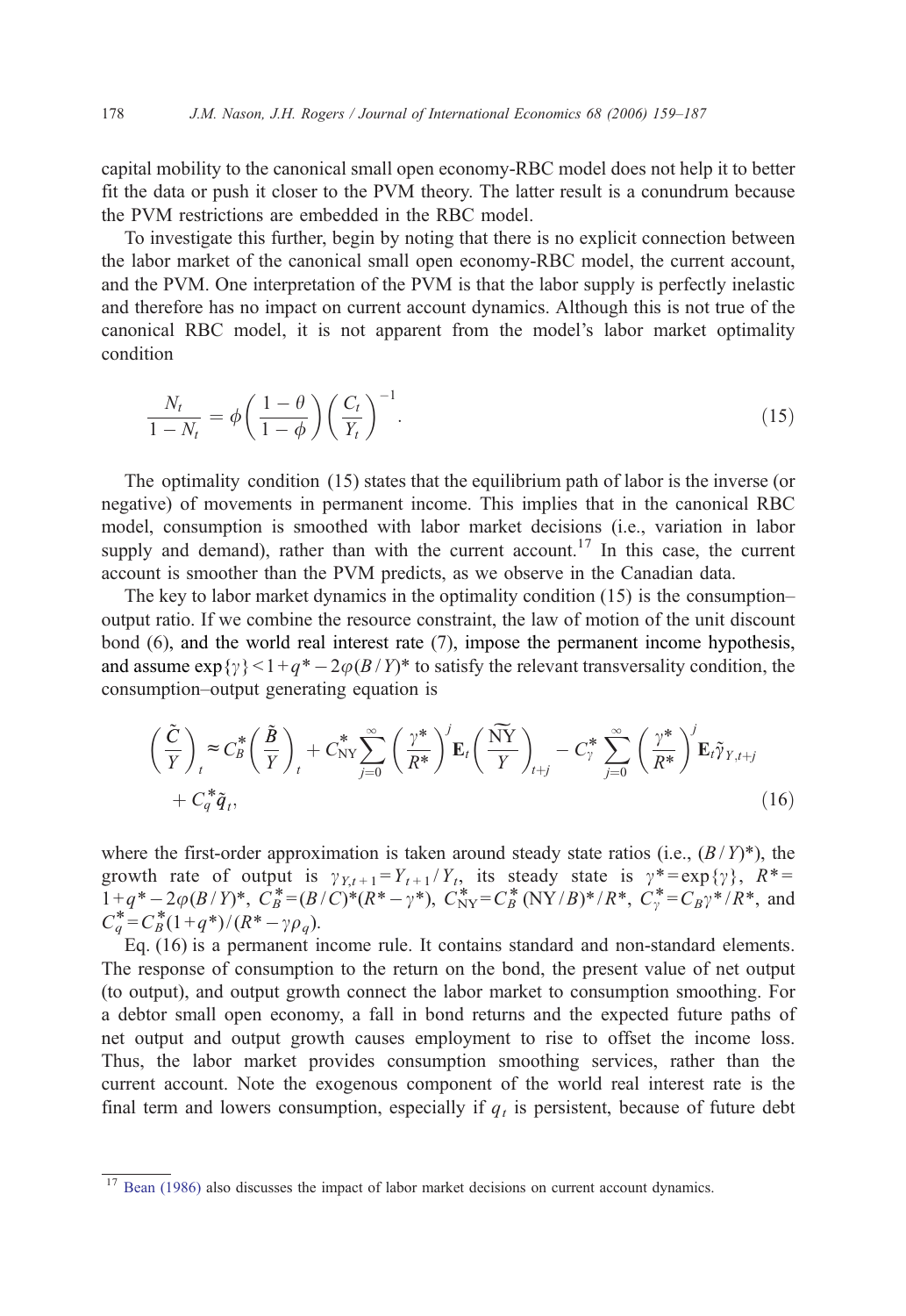finance costs. However, the impact of  $q_t$  in the consumption rule (16) is negligible for the canonical RBC model.

The labor market optimality condition and the consumption–output rule (16) reveal the strengths and weaknesses of the fit of the canonical RBC model to the data and the PVM theory. It also explains the inability of transitory shocks to fiscal policy and the world real interest rate and imperfect international capital mobility to improve the match to the PVM predictions and the fit to the data. This analysis suggests that to move the canonical RBC model closer to the PVM theory requires shutting down the labor market response to permanent income shocks.

The internalized risk premium alters the labor market response to permanent income shocks. When the risk premium (7) is internalized by the small open economy, its equilibrium decision rules for capital and bonds account for changes in the risk premium,  $\varphi(B_t / Y_t)$ . Thus, the internalized risk premium differs from imperfect capital mobility because the latter is about the wedge portfolio allocation costs drive between returns on foreign and domestic assets, not considering the impact on the optimization problem of the small open economy. In the rest of this section, we study the extent to which the decisions of the small open economy affect current account fluctuations through the risk premium.

Under an endogenous risk premium, the labor market optimality of the small open economy is

$$
\left(\frac{1-\phi}{\phi}\right)\frac{N_t}{1-N_t} = (1-\theta)\left(\frac{C_t}{Y_t}\right)^{-1} \left[1+\varphi\left(\frac{B_t}{Y_t}\right)^2\right].
$$
\n(17)

Eq. (17) equates the marginal rate of substitution between leisure and consumption to the marginal product of labor, gross of the response of the risk premium to a change in employment. Along an equilibrium path, employment is higher for the small open economy when it internalizes the risk premium, than otherwise, because the internalized risk premium produces a negative income effect. Hence, the internalized risk premium ties demand for foreign assets to employment, which alters its response to permanent income shocks.

The endogenous component of the internalized risk premium in the labor market optimality condition is the bond–output ratio. Its generating process follows from the resource constraint, the law of motion of the unit discount bond, and the world real interest rate

$$
\left(\frac{\tilde{B}}{Y}\right)_{t} \approx \frac{\gamma^{*}}{R^{*}} \sum_{j=0}^{\infty} \left(\frac{\gamma^{*}}{R^{*}}\right)^{j} \mathbf{E}_{t} \tilde{\gamma}_{Y,t+j} - \left(\frac{\mathbf{N}X}{B}\right)^{*} \frac{1}{R^{*}} \sum_{j=0}^{\infty} \left(\frac{\gamma^{*}}{R^{*}}\right)^{j} \mathbf{E}_{t} \left(\frac{\widetilde{\mathbf{N}X}}{Y}\right)_{t+j}
$$
\n
$$
-\frac{1+q^{*}}{R^{*}-\gamma^{*}\rho_{q}} \tilde{q}_{t}.
$$
\n(18)

The bond–output Eq. (18) shows international trade flows contribute to employment fluctuations, under the internalized risk premium. Assuming  $(NX/B)^*>0$ , a drop in the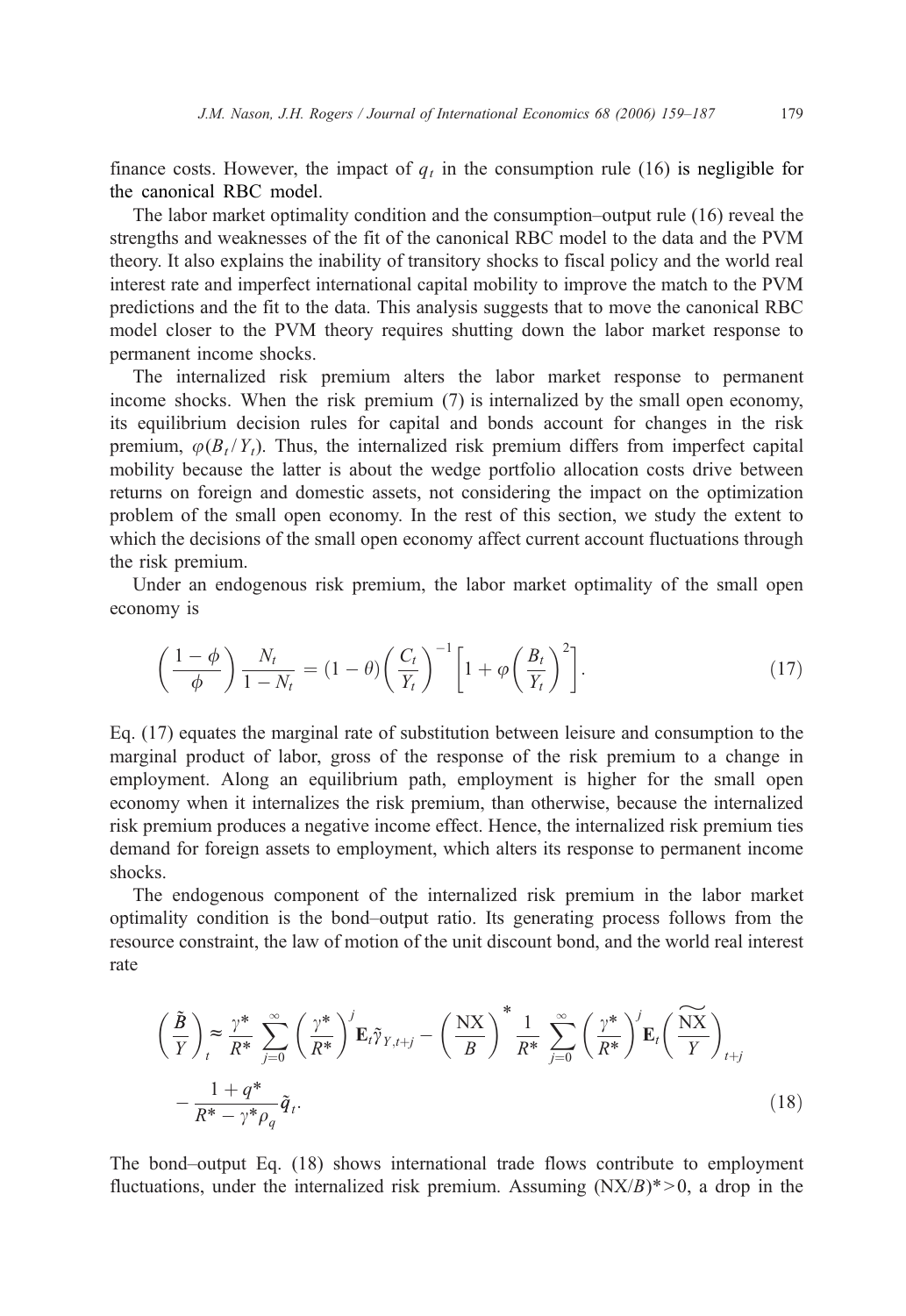<span id="page-21-0"></span>

Fig. 6. Internalized risk premium and RBC model.

expected present value of net exports forces debt to rise relative to output for the small open economy.<sup>18</sup> Since the internalized risk premium ties employment to current account fluctuations, movements in the bond–output ratio reduces the consumption smoothing powers of the labor market.

We report the results of simulating the internalized risk premium-RBC model in Fig. 6 and the first column of [Table 2.](#page-22-0) The internalized risk premium model is calibrated in the same way as the canonical model. In particular, the prior of  $\varphi$  implies the 95% coverage interval of [0.0019, 0.0052].

Plots of the distributions of the LM and Wald statistics from  $\mathcal T$  and  $\mathcal E$  densities under separable utility (13) are contained in the right side windows of Fig. 6. These densities are nearly identical to those found in [Fig. 2,](#page-13-0) which are generated by the canonical RBC model. For example, the difference across the relevant CIC statistics of [Figs. 2 and 6\)](#page-13-0) is no larger than  $0.06^{19}$ 

We report the ensemble means of the elements of  $\mathcal{H}_{\tau}$  and the SDM statistics of the internalized risk premium-RBC model in column 1 of [Table 2.](#page-22-0) This version of the model,

<sup>&</sup>lt;sup>18</sup> This condition holds for the calibration of the small open economy-RBC model to the Canadian data, under the degenerate prior.

<sup>&</sup>lt;sup>19</sup> Under the internalized risk premium, non-separable utility continues to be responsible for the best fit in terms of the LM test and the poorest fit for the Wald test. This reinforces the role separable utility plays in helping to produce observed rejections of the PVM. These results are available on request.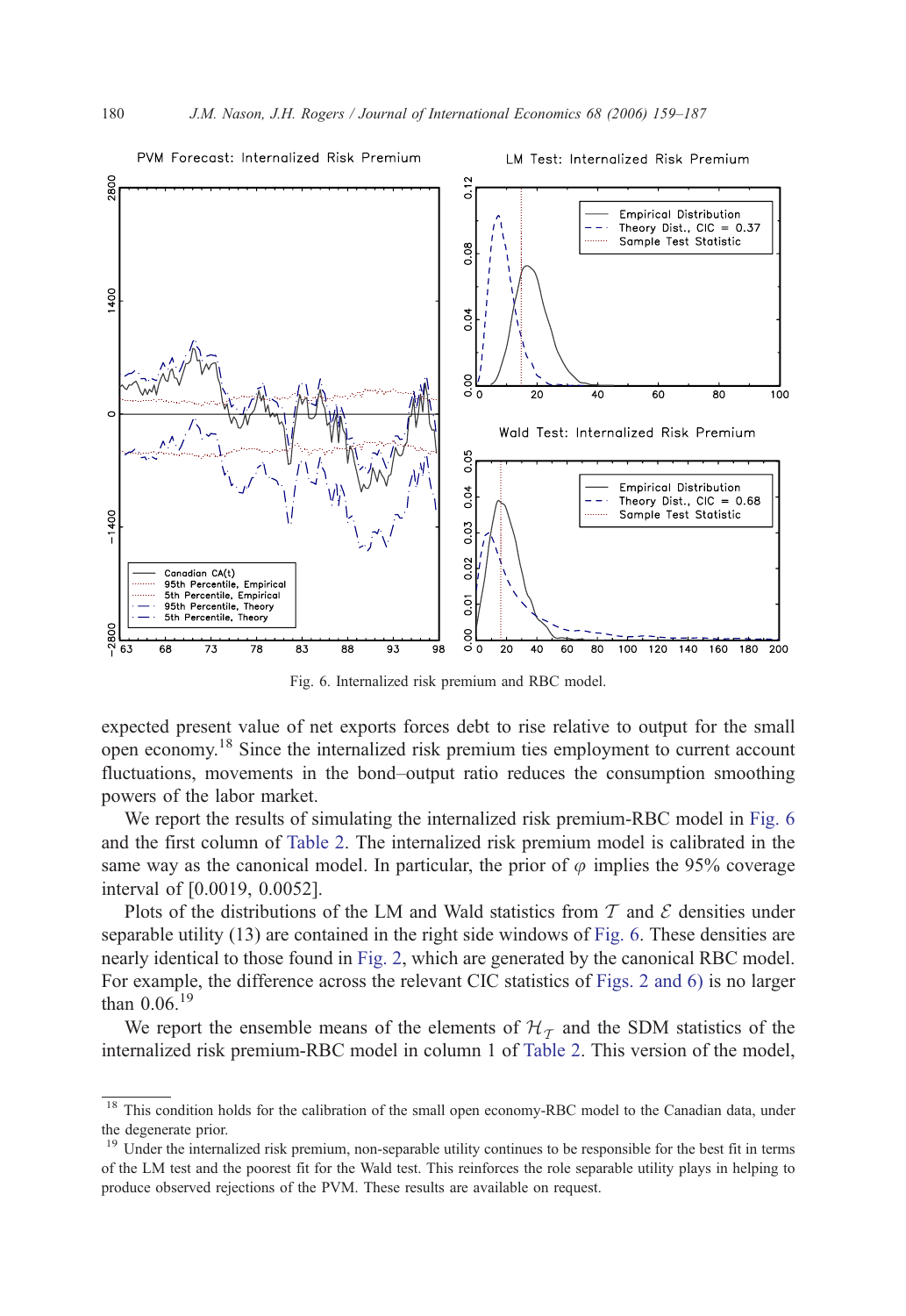|                               | Experiment          |                         |                           |  |  |  |
|-------------------------------|---------------------|-------------------------|---------------------------|--|--|--|
|                               | Separable utility   | Transitory fiscal shock | World interest rate shock |  |  |  |
| $\mathcal{H}_{\mathcal{T},1}$ | $-0.20(-1.44)$      | $-0.09(-0.87)$          | 0.11(0.09)                |  |  |  |
| $\mathcal{H}_{T,2}$           | $-0.20$ ( $-0.88$ ) | $-0.10(-0.32)$          | 0.11(0.79)                |  |  |  |
| $\mathcal{H}_{T,3}$           | $-0.04(0.21)$       | $-0.04(0.20)$           | 0.05(0.90)                |  |  |  |
| $\mathcal{H}_{\mathcal{T},4}$ | $0.03(-0.57)$       | $0.02(-0.69)$           | $0.02(-0.57)$             |  |  |  |
| $\mathcal{H}_{T,5}$           | 0.97(1.87)          | 0.68(1.33)              | 1.24(2.39)                |  |  |  |
| $\mathcal{H}_{T,6}$           | 0.14(0.72)          | $0.02(-0.18)$           | $-0.16(-1.66)$            |  |  |  |

<span id="page-22-0"></span>Table 2 Tests of the internalized risk premium combined with the remaining usual suspects

Details about the priors of the usual suspects are in the notes at the bottom of [Table 1.](#page-14-0) Otherwise, the priors of the model parameters are discussed in Section 3.3 of the text.

 $\mathcal{H}_{\mathcal{I}\mathcal{I}}$   $-0.13$   $(-0.81)$   $-0.06$   $(-0.25)$  0.15 (1.59)

H<sup>T</sup> ;<sup>8</sup> 0.03 (0.77) 0.05 (0.54) 0.04 (1.37)

which has the separable and log period utility function, reproduces the PVM restrictions. Its estimates of  $\mathcal{H}_{T,i}$  are all close to zero, except  $\mathcal{H}_{T,5} = (0.97)$ , which is close to the theoretical value of unity. The SDM statistics indicate that the internalized risk premium-RBC model appears not to mimic the actual data. In particular,  $\mathcal{H}_{\mathcal{T},5}$  is nearly two standard deviations above  $\mathcal{H}_{\varepsilon,5}$ .

The fit of the internalized risk premium-RBC model to the sample current account forecast appears in the left side window of [Fig. 6.](#page-21-0) The actual Canadian current account (the solid plot) and the fifth and 95th percentiles of the Bayesian Monte Carlo pointwise probability bands (the dot-dash plots) of the PVM forecast of the current account are displayed along with the actual current account. The model generates 90% probability bands of  $CA<sub>f,T</sub>$  that contain the actual PVM forecasts and zero, except for a brief episode in the early 1980s and then during the late 1980s and early 1990s. Thus, the internalized risk premium-RBC model yields a poor fit to the actual Canadian current account.

The internalized risk premium-RBC model generates synthetic data that typically match the PVM restrictions. The labor market response to permanent income shocks is negated by the internalized risk premium, as we show with the optimality condition (17) and the bond–output Eq. (18). This begs the question which, if any, of the other usual suspects combined with the internalized risk premium yield a good fit to the data and mimic the PVM predictions. If we can find such a combination, it suggests that the true DGP for the current account is more complex than the canonical RBC model. Thus, we integrate into the internalized risk premium-RBC model the remaining usual suspects: transitory shocks to fiscal policy and the world real interest rate. Separable utility is used throughout.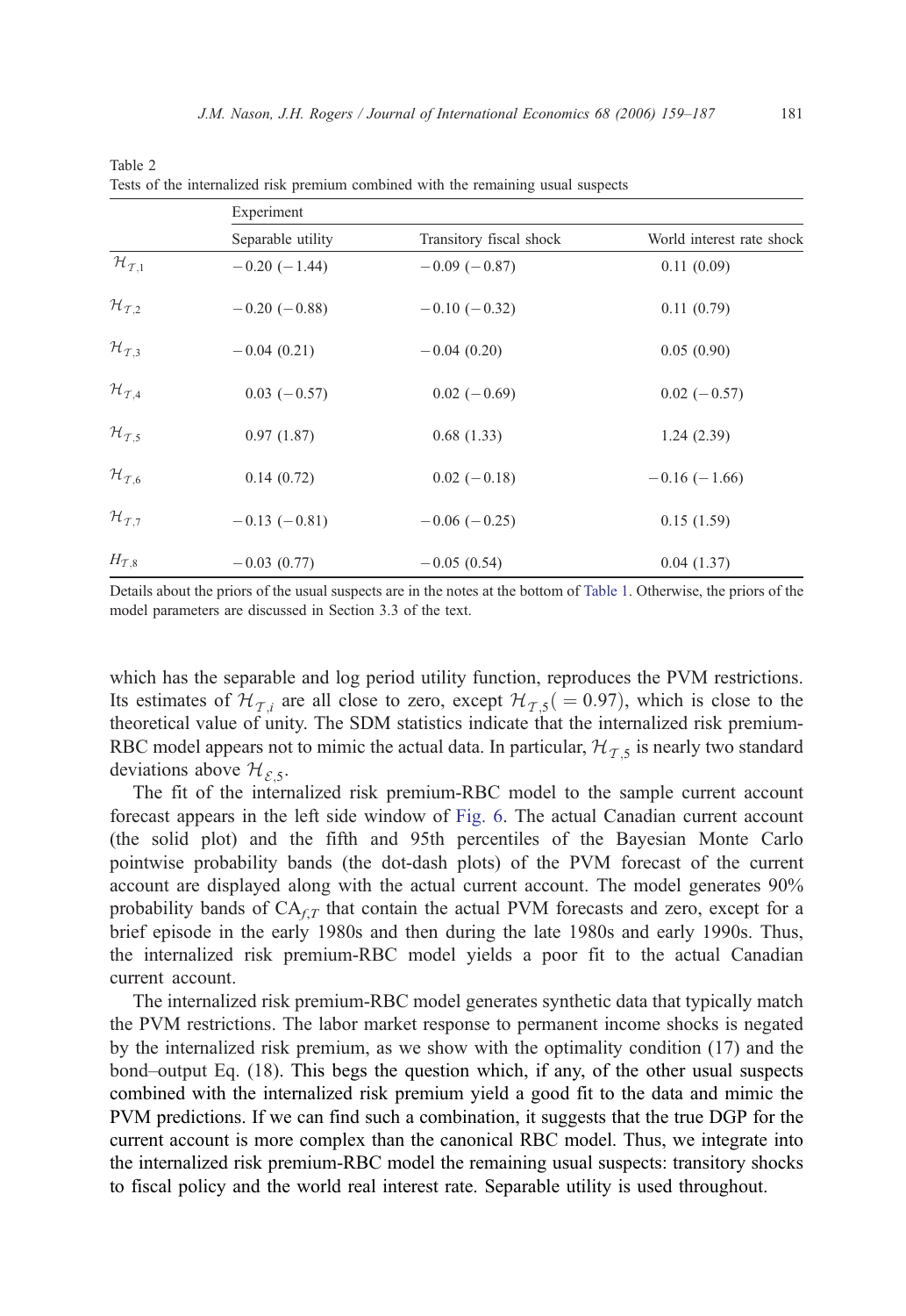Results from the fiscal and world interest rate experiments are depicted in Figs. 7 and 8, respectively. The right-hand side windows display the densities of the LM and Wald statistics. Once again, the canonical and internalized risk premium models produce results that are nearly indistinguishable, as the overlap of the T and  $\mathcal E$ densities of these statistics differ by no more than 0.08 (in the case of the LM statistic for the fiscal shock experiment). The left-hand side windows contain the 90% probability bands associated with the T and E distributions of  $CA_f$ . The T bands for the fiscal policy experiment (Fig. 7), fail to contain the actual current account except during the late 1980s and early 1990s. The striking feature of these plots is that the world real interest rate experiment ([Fig. 8\)](#page-24-0) generates  $\mathcal T$  90% probability bands (dotdash plot) that almost always contain the actual current account (solid plot) and often do not cover zero or the  $\mathcal E$  piecewise 90% probability bands (dots plot). This suggests that the world real interest rate shock in the bond–output generating equation matters for current account fluctuations.

The interaction of the internalized risk premium with the fiscal policy or interest rate shock mostly have a small impact on the distributions of  $\mathcal{H}_{\tau}$ . Columns 2 and 3 of [Table 2](#page-22-0) list estimates with few differences, except for  $H_{\tau,s}$ . The estimates of  $H_{\tau,s}$  are 0.68 and 1.24 for the fiscal and interest rate policy experiments, respectively. The relevant SDMs are 1.33 and 2.39. Once again, the fiscal policy experiment is closer to the actual data according to  $\mathcal{H}_{\tau}$ .



Fig. 7. Fiscal shock and IRP-RBC model.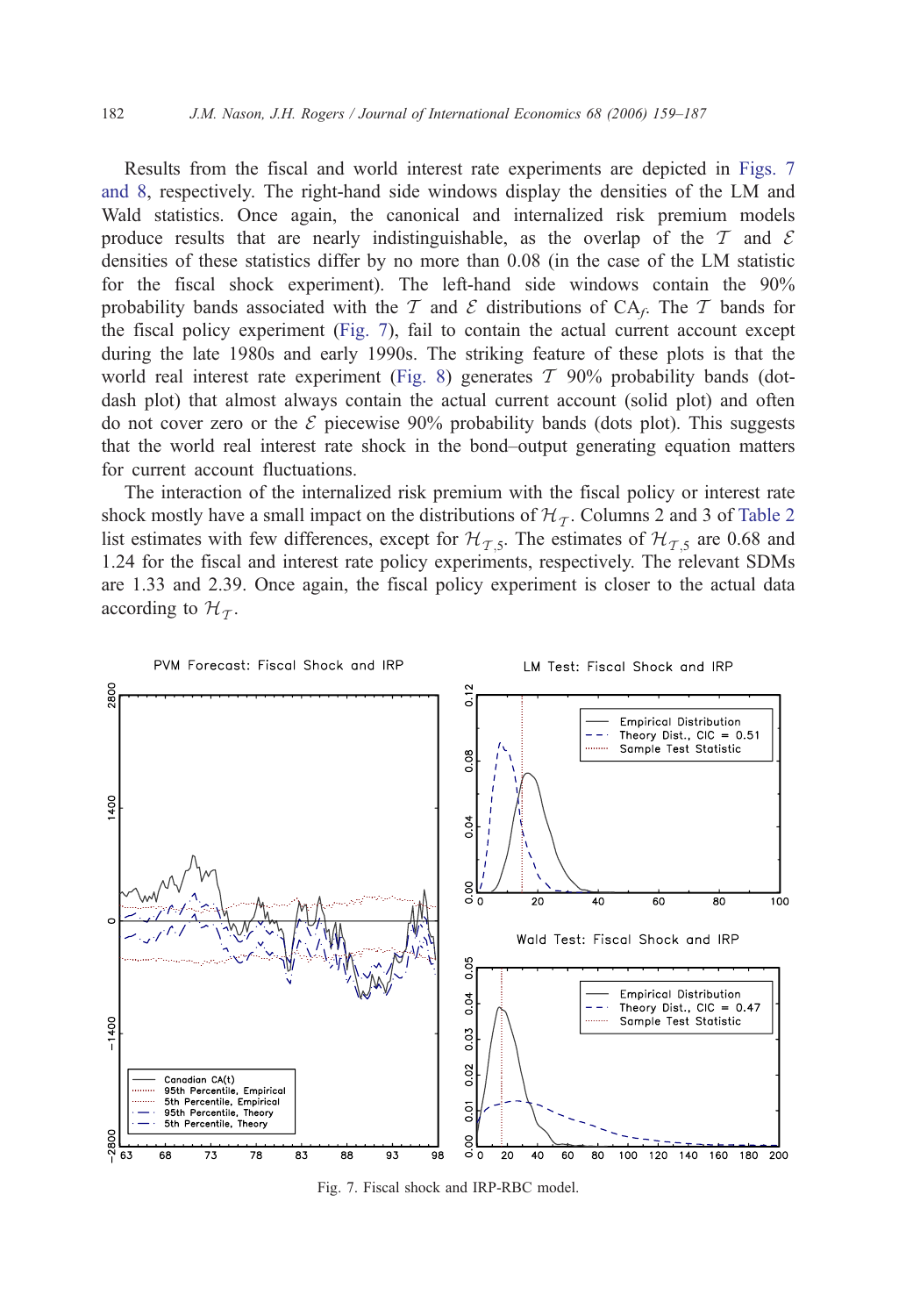<span id="page-24-0"></span>

Fig. 8. Interest rate shock and IRP-RBC model.

In simulation results that are available on request, we show that incorporating nonseparable utility or imperfect capital mobility into our internalized risk premium-RBC model worsens the fit to the actual data. In particular, imperfect capital mobility induces additional current account variability.

This section shows that a small open economy that internalizes the risk premium approximates the PVM predictions. Thus, the internalized risk premium negates the consumption smoothing role employment plays in the canonical model. However, the internalized risk premium-RBC model generates a current account forecast that is as likely to be zero as it is to equal the actual current account. When we combine the world real interest rate shock with the internalized risk premium, the model produces 90% confidence bands of the current account forecast that almost always contain the actual current account, but not zero. This reveals the importance of the world real interest rate for current account fluctuations.

# 4.5. Caveats

As with any applied study of this topic, our results could be affected by plausible extensions of our framework. Our RBC model has no monetary sector. This allows us to avoid the well-known difficulties associated with modeling money demand, the behavior of price setters, and the instruments, targets, and objectives of monetary policy in the open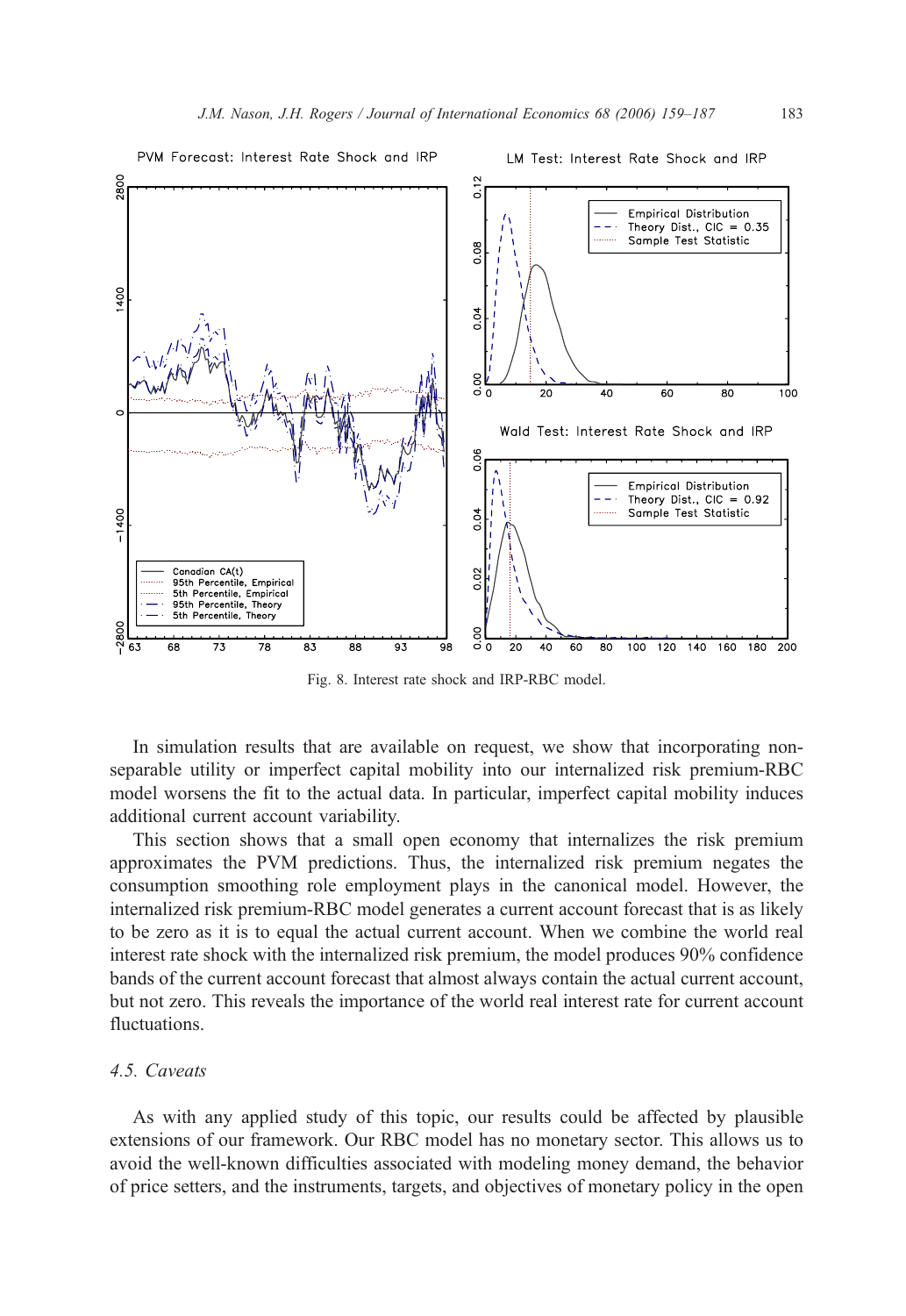economy. The omission of a monetary sector from our model is unlikely to affect our results. This is surely a reasonable starting point, given that we expect monetary shocks to have only a minor effect on real variables beyond the short-run and remembering that PVM tests place weight on the medium and long-run as well as the short-run. It might also be argued that non-monetary foreign demand shocks ought to play more of a role. In earlier versions of this paper, we appended to the law of motion of the international bond an additive term that we interpreted as a foreign demand shock. We found that the effect of this shock was negligible, and hence dropped it from our list of suspects.<sup>20</sup> We also considered a terms-of-trade shock–a multiplicative shock to net exports in the aggregate resource constraint (8)–that acts as a taste shock and causes domestic households to act as if they are extremely patient. Thus, the current account of the small open economy is larger, on average, which fails to fit the Canadian data.<sup>21</sup> Adding a non-tradables sector to the small open economy model could also improve the fit to the data. However, there is reason to suspect that this channel might have only minor effects too. When the [Glick and](#page-27-0) Rogoff (1995) model is extended to include non-traded goods, the responses of both the current account and investment to relative price shocks (the terms of trade and nominal exchange rates) are insignificant (e.g., İşcan, 2000). Finally, one might consider incorporating physical trading costs of the type identified by [Obstfeld and Rogoff](#page-28-0) (2000) as going a long way to resolve several major puzzles in international macroeconomics. However, the results of the two-country complete markets model of [Backus et al. \(1992\)](#page-27-0) suggest that trading frictions may not be able to improve the fit of the intertemporal model to observed current account fluctuations. Continued progress on these fronts will undoubtedly shed more light on the questions that are raised in this literature.

# 5. Conclusion

We study the importance of various explanations for the poor empirical performance of a basic intertemporal model of the current account, the present value model (PVM). First, we confirm the results of existing papers that reject the cross-equation restrictions and orthogonality conditions of the PVM, in our case using a sample of post-war Canadian data. To understand these rejections, we construct a small open economy-real business cycle model. We show that a "canonical" version of the model is consistent with the actual data, but not the theoretical PVM predictions.

The usual suspects we study, non-separable preferences, shocks to fiscal policy and the real interest rate, imperfect international capital mobility, and an internalized risk premium, are portrayed in the literature as potential explanations of rejections of the PVM. We conduct Bayesian Monte Carlo experiments to generate evidence about the culpability of our suspects. Although each matters in some way, we find the more parsimonious canonical model is close to the data, but far from the PVM restrictions.

<sup>&</sup>lt;sup>20</sup> [Bergin's \(2003\)](#page-27-0) variance decomposition for Canada shows that at the 10 quarter horizon the sum of money demand and supply shocks account for under 20% of current account variability while foreign demand shocks account for 7%.

<sup>&</sup>lt;sup>21</sup> Terms-of-trade shocks of this sort emphasize substitution effects over income effects.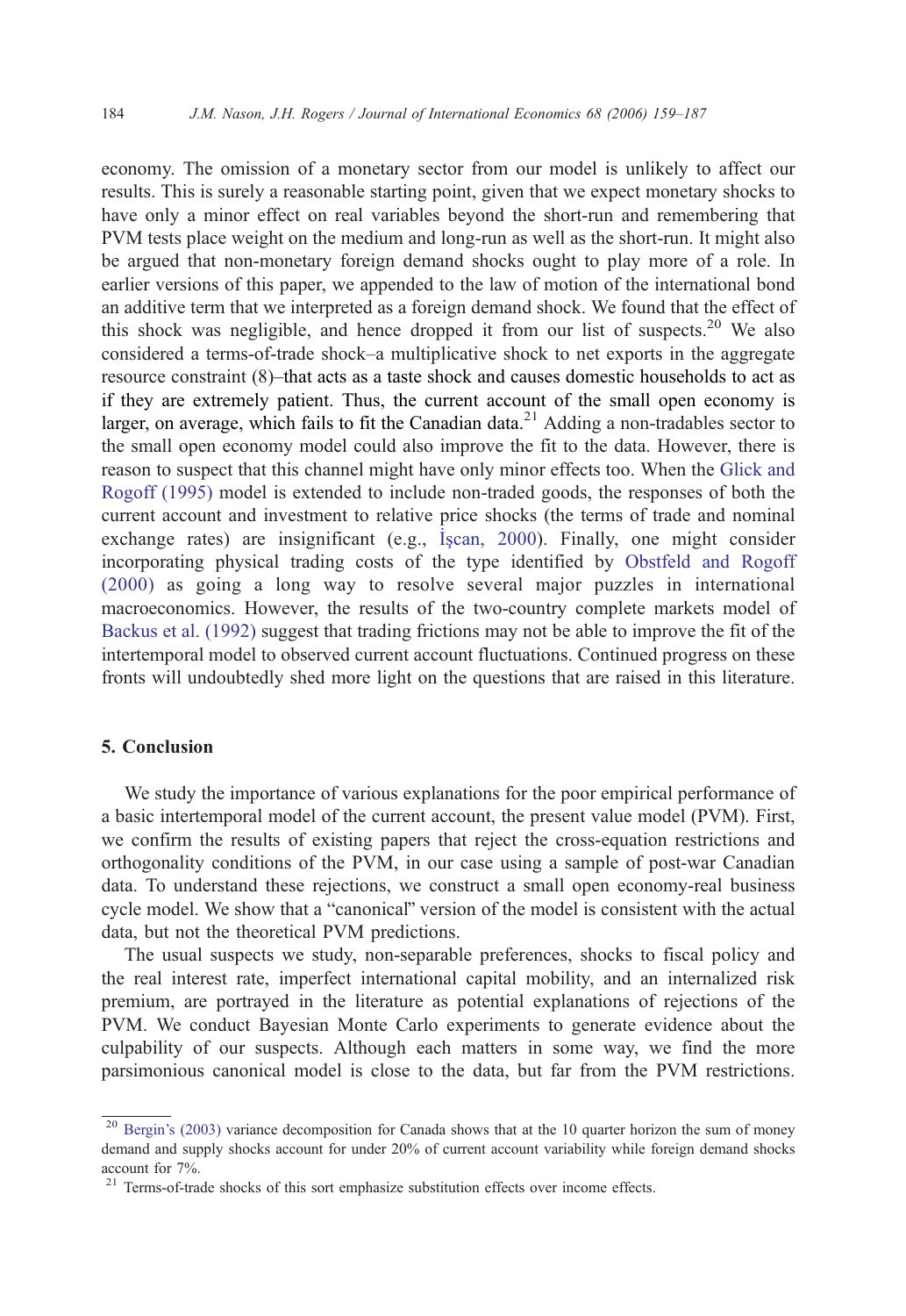This is explained with labor responses to permanent income shocks in the small open economy. We show that the portfolio decisions of the internalized risk premium-RBC model negate the labor market response to permanent income movements, which allows the model to replicate the PVM predictions. Since this model is far from the data in some ways, we add each of the remaining suspects one-by-one to the internalized risk premium-RBC model. It is the addition of the world real interest rate shock that moves this model closest to the actual data.

Our results indicate that the attention paid to transitory movements in domestic fiscal policy to explain the current account while appropriate may have missed other important factors. The internalized risk premium and exogenous world real interest rate shocks are two of the leading factors that we identify. Thus, future research should look for additional underlying macroeconomic factors that drive the current account. Finally, our results suggest that current account movements have a larger common, cross-country element than is perhaps usually suspected, at least in the case of Canada.

The intuition for our results rests with households hedging against country-specific permanent income shocks through the current account. Any transitory shock to consumption generates current account fluctuations independent of movements in permanent income and hence could produce rejections of the PVM. Shocks to the world real interest rate, for example, produce these sorts of current account fluctuations, whether they come from an internalized country-specific component, an exogenous world shock, or an endogenous common world component. This is especially important because ever since [Cole and Obstfeld \(1991\)](#page-27-0) pointed out that even small imperfections in international capital markets can wipe out the (consumption smoothing) benefits of international portfolio diversification, the sources and causes of such imperfections have eluded researchers. We hope this paper invigorates this research agenda.

## Acknowledgements

We wish to thank two anonymous referees, Paul Bergin, David Bowman, Michael Dooley, Allan Gregory, Mathias Hoffman, Beth Ingram, Pat Kehoe, Jesper Linde´, Rody Manuelli, Tommaso Monacelli, Gregor Smith, Peter Tinsley, Martín Uribe, Shaun Vahey, conference participants at the 1999 Summer Meetings of the Econometric Society at the University of Wisconsin-Madison, the 2000 Midwest Macro Meetings at the University of Iowa, the 2001 International Conference of the Society for Computational Economics at Yale University, the 2004 Annual Meetings of the American Economic Association at San Diego, CA, and seminar participants at California-Davis, California-Santa Cruz, Cambridge, Georgetown, Québec à Montréal, Queen's, Simon Fraser, Southampton, Victoria, Virginia, the Bank of Canada, the Federal Reserve Bank of Atlanta and the Federal Reserve Board for useful comments and inspiration. The views in this paper represent those of the authors and are not necessarily those of either the Board of Governors of the Federal Reserve System, Federal Reserve System, or the Federal Reserve Bank of Atlanta, or any member of these institutions. The appendix to this paper is available on request.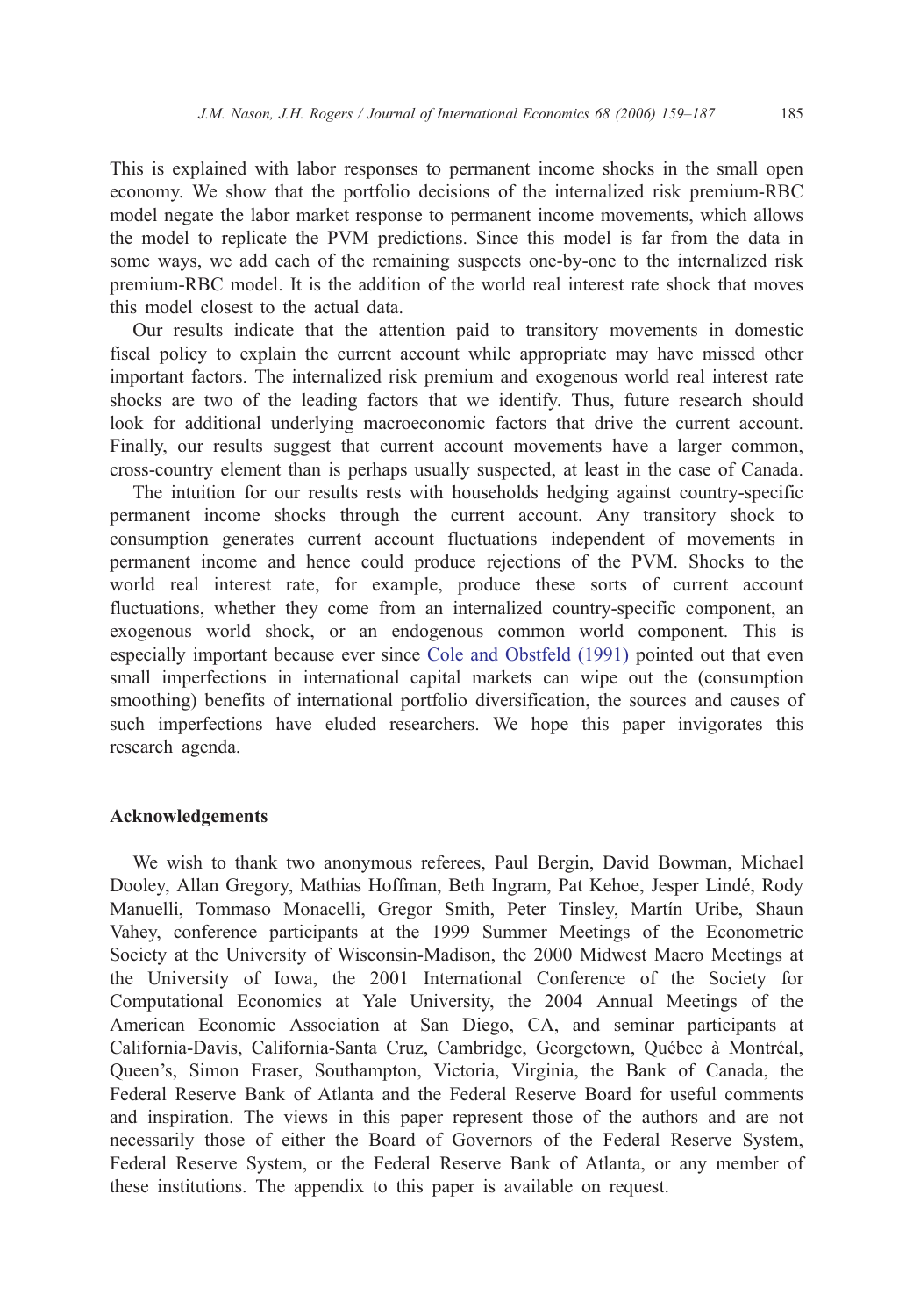# <span id="page-27-0"></span>References

- Ahmed, S., 1986. Temporary and permanent government spending in an open economy: some evidence for the United Kingdom. Journal of Monetary Economics 17, 197 – 224.
- Ahmed, S., Rogers, J.H., 1995. Government budget deficits and trade deficits: are present value constraints satisfied in long-term data? Journal of Monetary Economics 36, 351-374.
- Backus, D., Kehoe, P., Kydland, F., 1992. International real business cycles. Journal of Political Economy 100, 745 – 775.
- Baxter, M., Crucini, M.J., 1993. Explaining saving–investment correlations. American Economic Review 83,  $416 - 436$
- Bean, C.R., 1986. The terms of trade, labour supply, and the current account. Economic Journal 96, 38–46 (Suppl.).
- Bergin, P., 2001. How well can we explain the current account in terms of optimizing behavior, Manuscript, Department of Economics, University of California, Davis.
- Bergin, P., 2003. Putting the 'new open economy macroeconomics' to a test. Journal of International Economics 60,  $3 - 34$ .
- Bergin, P., Sheffrin, S.M., 2000. Interest rates, exchange rates, present value models of the current account. Economic Journal 110, 535 – 558.
- Bernanke, B., Gertler, M., 1989. Agency costs, net worth, and business fluctuations. American Economic Review  $79, 14 - 31.$
- Blankenau, W., Kose, M.A., Yi, K.M., 2001. Can world real interest rates explain business cycles in a small open economy? Journal of Economic Dynamics & Control 25, 876–889.
- Brock, W.A., 1982. Asset prices in a production economy. In: McCall, J.J. (Ed.), The Economics of Information and Uncertainty. University of Chicago Press, Chicago, pp. 1 – 43.
- Campbell, J., 1987. Does saving anticipate declining labor income: an alternative test of the permanent income hypothesis. Econometrica 55, 1249 – 1273.
- Campbell, J., Shiller, R., 1987. Cointegration and tests of present value models. Journal of Political Economy 93,  $1062 - 1088.$
- Céspedes, L.F., Chang, R., Velasco, A., 2000. Balance sheets and exchange rate policy, Working Paper 7840, NBER, Cambridge, MA.
- Clinton, K., 1998. Canada–U.S. long-term interest differentials in the 1990s. Bank of Canada Review, 17 38 (Spring).
- Cole, H., Obstfeld, M., 1991. Commodity trade and international risk sharing: how much do financial markets matter? Journal of Monetary Economics 28, 3-24.
- Correia, I., Neves, J., Rebelo, S., 1995. Business cycles in a small open economy. European Economic Review 39, 1089 – 1113.
- DeJong, D.N., Ingram, B.F., Whiteman, C.H., 1996. A Bayesian approach to calibration. Journal of Business & Economic Statistics 14,  $1-9$ .
- Fung, B., Mitnick, S., Remolona, E., 1999. Uncovering inflation expectations and risk premiums from internationally integrated financial markets, Working Paper 99-6, Bank of Canada.
- Geweke, J., 1999a. Using simulation methods for Bayesian econometric models: inference, development, communication. Econometric Reviews 18, 1-73.
- Geweke, J., 1999b. Computational experiments and reality, Manuscript, Department of Economics, University of Minnesota.
- Ghosh, A.R., 1995. International capital mobility amongst the major industrialized countries: too little or too much? Economic Journal 105, 107 – 128.
- Ghosh, A.R, Ostry, J.D., 1997. Macroeconomic uncertainty, precautionary saving, the current account. Journal of Monetary Economics 40, 121-139.
- Glick, R., Rogoff, K., 1995. Global versus country-specific productivity shocks and the current account. Journal of Monetary Economics 35, 159 – 192.
- Hercowitz, Z., 1986. The real interest rate and aggregate supply. Journal of Monetary Economics 18, 121 145.
- İşcan, T.B., 2000. The terms of trade, productivity growth, the current account. Journal of Monetary Economics 45, 587 – 611.